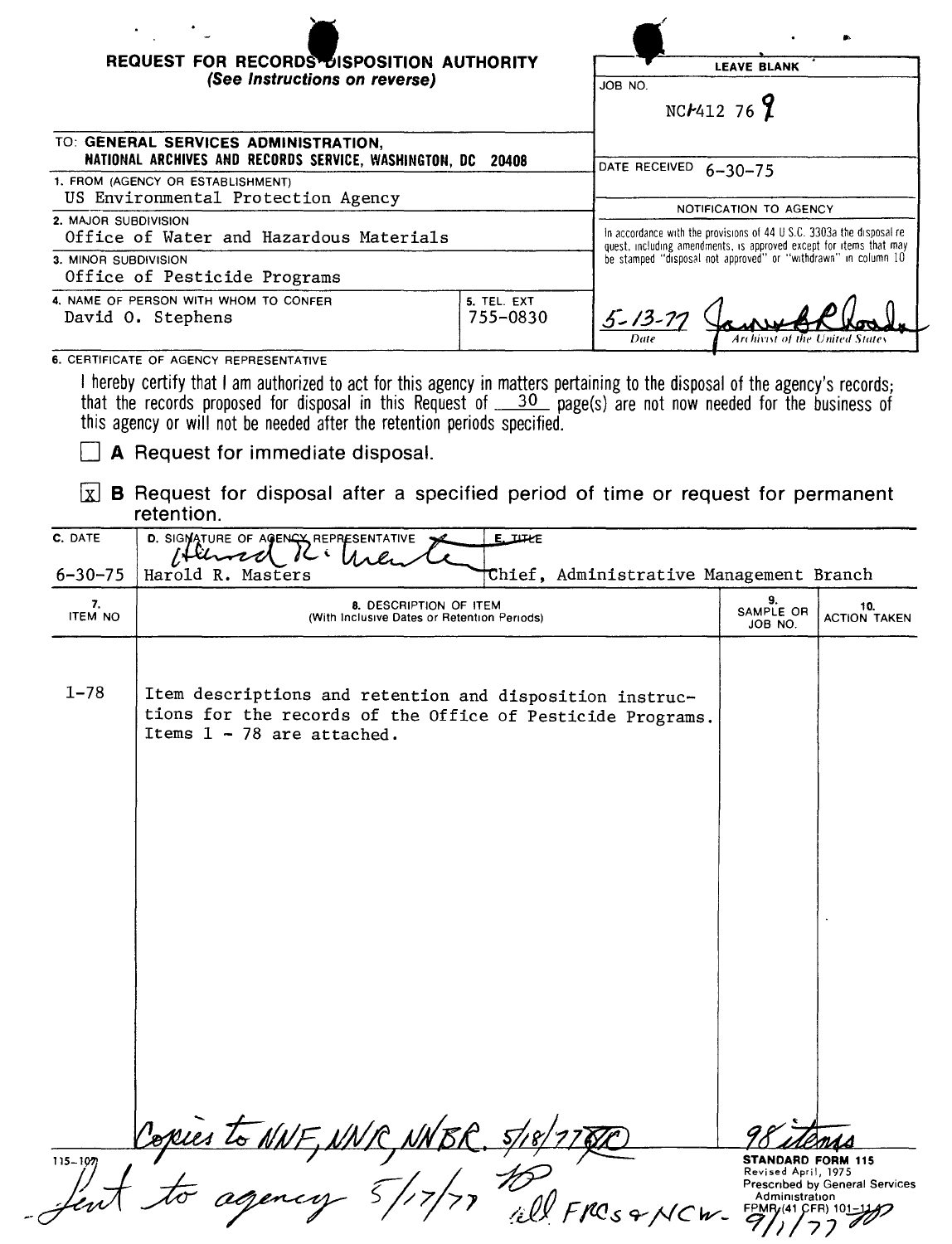| $\label{eq:4} \begin{split} \mathcal{L}_{\text{max}}(\mathcal{L}_{\text{max}}) = \mathcal{L}_{\text{max}}(\mathcal{L}_{\text{max}}) + \mathcal{L}_{\text{max}}(\mathcal{L}_{\text{max}}) + \mathcal{L}_{\text{max}}(\mathcal{L}_{\text{max}}) + \mathcal{L}_{\text{max}}(\mathcal{L}_{\text{max}}) + \mathcal{L}_{\text{max}}(\mathcal{L}_{\text{max}}) + \mathcal{L}_{\text{max}}(\mathcal{L}_{\text{max}}) \end{split}$<br>$\cdot$ |                    |
|--------------------------------------------------------------------------------------------------------------------------------------------------------------------------------------------------------------------------------------------------------------------------------------------------------------------------------------------------------------------------------------------------------------------------------------|--------------------|
| ENVIRONMENTAL PROTECTION AGENCY                                                                                                                                                                                                                                                                                                                                                                                                      | <b>MANUAL</b>      |
| APPENDIX C                                                                                                                                                                                                                                                                                                                                                                                                                           |                    |
| RECORDS CONTROL SCHEDULES<br>HEADQUARTERS RECORDS                                                                                                                                                                                                                                                                                                                                                                                    | RECORDS MANAGEMENT |

## PESTICIDE PROGRAM RECORDS.

The records described below relate to the establishment of tolerances for pesticides residues, registration of pesticides and their use to assure human safety and environmental quality. Note: Certain of the items in this schedule are applicable to the pesticides field laboratories as well as to records located in the Headquarters offices.

| Item | Name and Description of Record/File                                                                                                                                                                                                                                                                                                                                                                                                                                                                                                                                                                   | Retention Period<br>and Disposition                                                                                                                                                                                                                                                                                                                                                                                                       |
|------|-------------------------------------------------------------------------------------------------------------------------------------------------------------------------------------------------------------------------------------------------------------------------------------------------------------------------------------------------------------------------------------------------------------------------------------------------------------------------------------------------------------------------------------------------------------------------------------------------------|-------------------------------------------------------------------------------------------------------------------------------------------------------------------------------------------------------------------------------------------------------------------------------------------------------------------------------------------------------------------------------------------------------------------------------------------|
| 1.   | Registration Jackets. Record<br>support for registration. Records con-<br>sist of Application for New Registra-<br>tion of a Pesticide (EPA 8570-1),<br>Confidential Statement of Formula<br>(EPA 8570-4), Enforcement Action<br>(PR5-15), request to Sub-register, pro-<br>duct label, label-change recommenda-<br>tions, reports and data supporting label Disposition:<br>citations, enforcement case reviews and<br>cancellation notices. These doceuments<br>will'be retained on microfilm produced<br>in accordance with 41 CFR 101-11.504<br>and used in accordance with<br>41 CFR 101-11.505. | Retention:<br>a. Paper Records. Re-<br>tain 3 years.<br>b. Microfilm Copy. Re-<br>tain 15 years.<br>a. Paper Records. Re-<br>tain until product is<br>canceled or rejected,<br>then microfilm.<br>$Trans-$<br>fer to the Federal Re-<br>cords Center after com-<br>pletion of inspections<br>and corrections of film.<br>Keep in FRC for 3 years,<br>then destroy.<br>b. Microfilm Copy.<br>Keep in office for 15<br>years, then destroy. |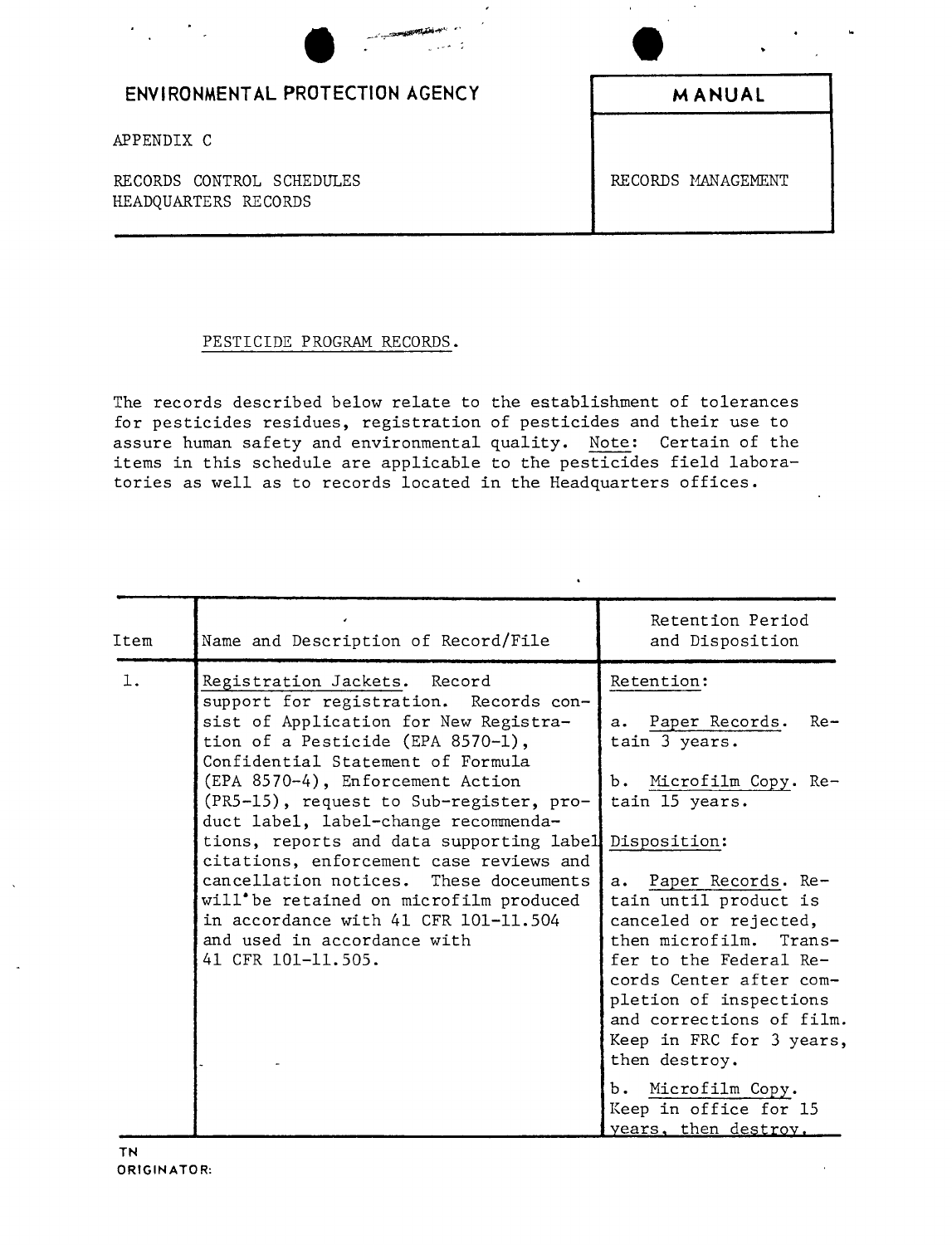|      | MANUAL                                                       |                                                                                                                                                                                                                                                                                                                                                                                                                                                                                                                                                                                                              | APPENDIC C                                                                                                                                                                                                                                                                                                                                                        |
|------|--------------------------------------------------------------|--------------------------------------------------------------------------------------------------------------------------------------------------------------------------------------------------------------------------------------------------------------------------------------------------------------------------------------------------------------------------------------------------------------------------------------------------------------------------------------------------------------------------------------------------------------------------------------------------------------|-------------------------------------------------------------------------------------------------------------------------------------------------------------------------------------------------------------------------------------------------------------------------------------------------------------------------------------------------------------------|
|      | RECORDS CONTROL SCHEDULES<br>RECORDS MANAGEMENT              |                                                                                                                                                                                                                                                                                                                                                                                                                                                                                                                                                                                                              | HEADQUARTERS RECORDS                                                                                                                                                                                                                                                                                                                                              |
| Item |                                                              | Name and Description of Record/File                                                                                                                                                                                                                                                                                                                                                                                                                                                                                                                                                                          | Retention Period<br>and Disposition                                                                                                                                                                                                                                                                                                                               |
| 2.   | used in accordance with<br>41 CFR 101-11.505. Note:          | Technical Data - Petition for a Toler-<br>ance and Registration. Laboratory and<br>Field Test Data. Binders and folders<br>containing data submitted by manufac-<br>turers in support of petition for a<br>tolerance. Data covers pesticide<br>identification, applications, animal<br>and other biological test data, test<br>methods, residue removal, and proposed<br>tolerance. These documents will be<br>retained on microfilm produced in<br>accordance with 41 CFR 101-11.504<br>The docu-<br>ments contain trade secrets and are<br>therefore restricted from public use.<br>avanged numerically by | Retention:<br>a. Paper Records. Re-<br>tain 20 years after<br>conversion to microfilm.<br>b. Microfilm Copy.<br>Permanent. La St. per y<br>Disposition:<br>a. Paper Records.<br>Keep in office 20 years<br>after conversion to<br>microfilm, then<br>destroy.<br>Microfilm Copy.<br>b.<br>Keep in office for 40<br>years, then offer to<br>the National Archives. |
| 3.   | tion resumes, Federal Register<br>turers, intraoffice memos. | Petition Correspondence Folders.<br>Folders contain records pertaining to<br>the interplay between EPA and manufac-<br>turers relative to Petitions for<br>Tolerances. Records are product<br>labels, applications for temporary<br>permits, chemical analysis reports,<br>rejection notices, pesticide peti-<br>Notices, letters to and from manufac-                                                                                                                                                                                                                                                       | Retention:<br>Retain 40<br>years.<br>Disposition:<br>Keep in<br>office for 40 years,<br>then destroy.                                                                                                                                                                                                                                                             |
| 4.   | Interior and Agriculture.                                    | Transmittal Lists - Registration<br>Proposals. Lists for the transmittal<br>of registration and re-registration<br>proposals from the Food and Drug<br>Administration and Department of                                                                                                                                                                                                                                                                                                                                                                                                                      | Retention:<br>Retain 1<br>year.<br>Disposition: Break<br>file upon the completion<br>of transmittal.<br>Keep<br>in office for 1 year,<br>then destroy.                                                                                                                                                                                                            |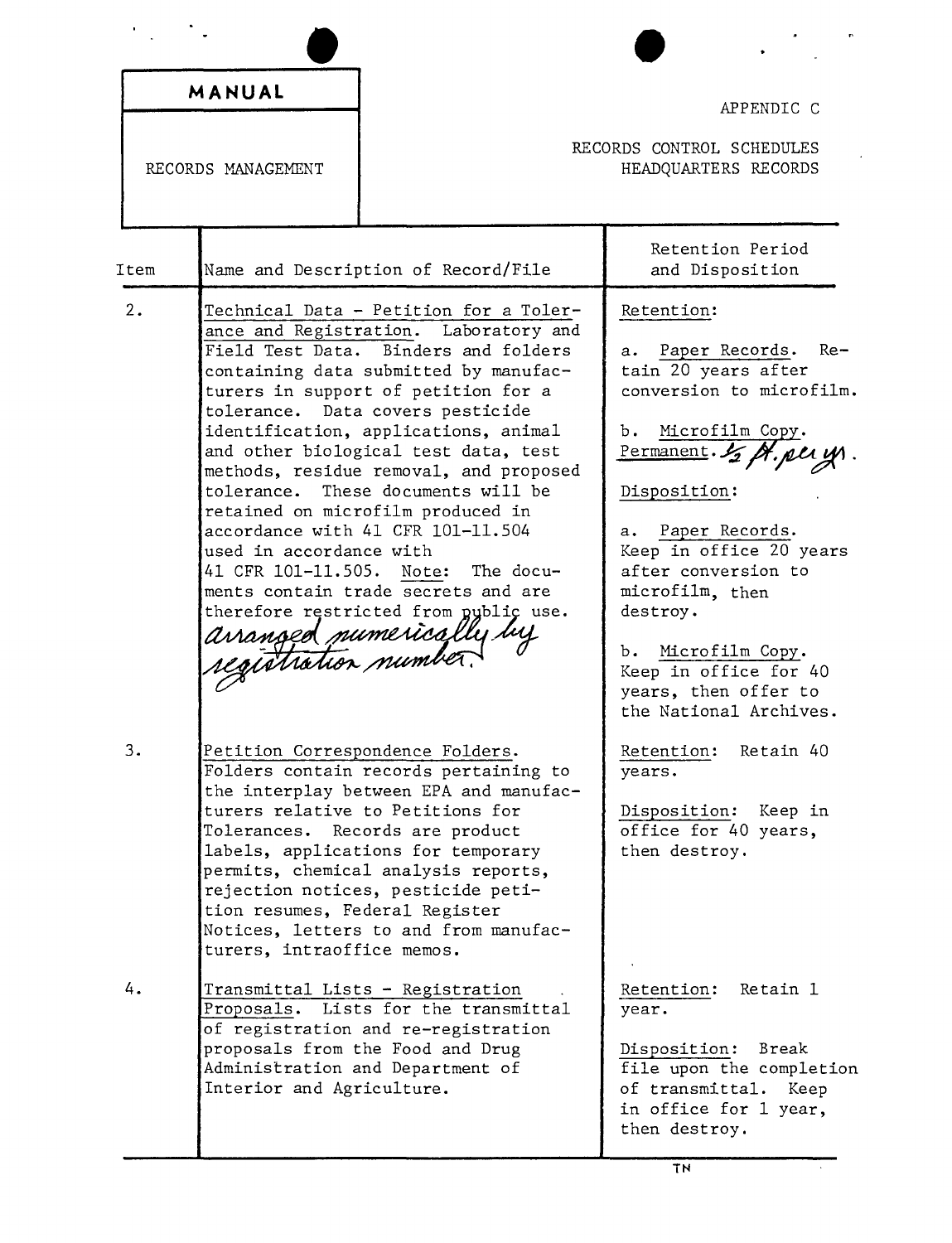| APPENDIX C |                                                                                                                                                                                                                                                                                                                                                                                                                                                                                                                    | MANUAL                                                                                                                                                                                                                                                                                                                                   |
|------------|--------------------------------------------------------------------------------------------------------------------------------------------------------------------------------------------------------------------------------------------------------------------------------------------------------------------------------------------------------------------------------------------------------------------------------------------------------------------------------------------------------------------|------------------------------------------------------------------------------------------------------------------------------------------------------------------------------------------------------------------------------------------------------------------------------------------------------------------------------------------|
|            | RECORDS CONTROL SCHEDULES<br>HEADQUARTERS RECORDS                                                                                                                                                                                                                                                                                                                                                                                                                                                                  | RECORDS MANAGEMENT                                                                                                                                                                                                                                                                                                                       |
| Item       | Name and Description of Record/File                                                                                                                                                                                                                                                                                                                                                                                                                                                                                | Retention Period<br>and Disposition                                                                                                                                                                                                                                                                                                      |
| 5.         | Certified Mail Receipts. Receipts<br>certifying addressee received<br>notification of transfer of<br>registration and registration<br>proposals to EPA for cancellation<br>notices.                                                                                                                                                                                                                                                                                                                                | Retention: Retain 5<br>years.<br>Disposition: Break<br>file upon the return<br>of receipt. Keep in<br>office for 5 years,<br>then destroy.                                                                                                                                                                                               |
| 6.         | Confidential Product Formulas.<br>Provide name and amount of active<br>and inert ingredients used in product.<br>May appear on EPA Form 8570-4 or<br>PR9-196 or on plain paper.                                                                                                                                                                                                                                                                                                                                    | Retention: Retain 15<br>years.<br>Disposition: Break<br>file when product is<br>canceled or rejected.<br>Keep in office for 5<br>years, then send to<br>Federal Records Center.<br>Keep in FRC for 10<br>years, then destroy.                                                                                                            |
| 7.         | Correspondence - Product Manufac-<br>turing Companies. Letters to and<br>from pesticide manufacturing com-<br>panies concerning cancellation<br>of registration of pesticide pro-<br>ducts. Records consist of letters<br>to the companies informing them of<br>the cancellation, rationale for the<br>action, and other legal documents<br>supporting the action.<br>These<br>documents will be retained on micro-<br>film produced as per 41 CFR<br>101-11.504 and used in accordance<br>with 41 CFR 101-11.505. | Retention:<br>a. Paper Records.<br>Retain 5 years.<br>Microfilm Copy.<br>Ъ.<br>Retain 20 years.<br>Disposition:<br>a. Paper Records.<br>Break file after 5<br>years, then microfilm.<br>Destroy after com-<br>pletion of inspections<br>and corrections to film.<br>Microfilm.<br>b.<br>Keep<br>in office for 20 years,<br>then destroy. |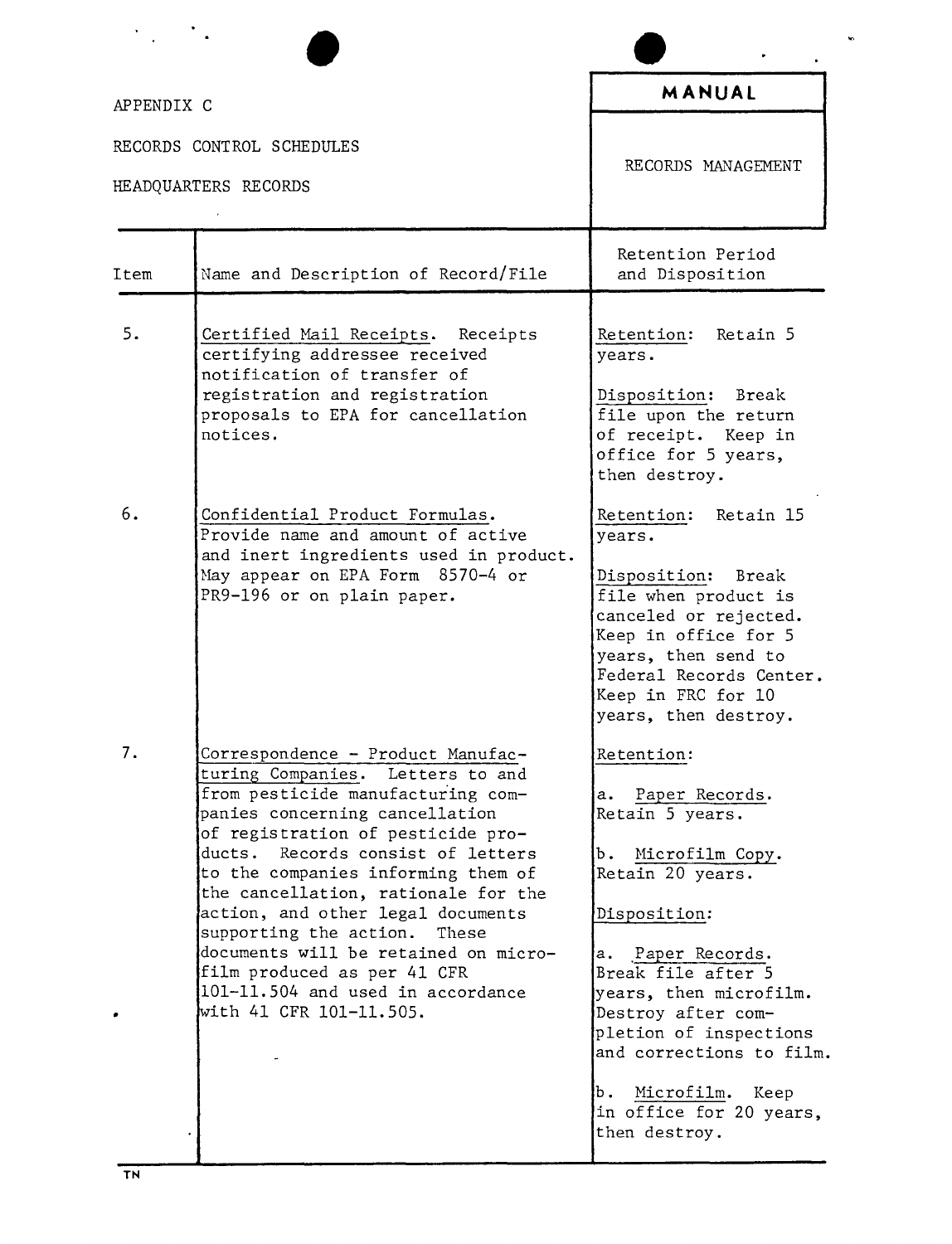|      | MANUAL                                                                                                                                      |                                                                                                                                                                                                                                                                               | APPENDIX C                                                                                                                                                                  |
|------|---------------------------------------------------------------------------------------------------------------------------------------------|-------------------------------------------------------------------------------------------------------------------------------------------------------------------------------------------------------------------------------------------------------------------------------|-----------------------------------------------------------------------------------------------------------------------------------------------------------------------------|
|      | RECORDS MANAGEMENT                                                                                                                          |                                                                                                                                                                                                                                                                               | RECORDS CONTROL SCHEDULES<br>HEADQUARTERS RECORDS                                                                                                                           |
| Item |                                                                                                                                             | Name and Description of Record/File                                                                                                                                                                                                                                           | Retention Period<br>and Disposition                                                                                                                                         |
| 8.   | the public.                                                                                                                                 | Correspondence - General and Special<br>Groups. Special Group pertains to<br>correspondence with State, County,<br>professional, regional, and trade<br>groups. General pertains to corres-<br>pondence with all others, primarily                                            | Retention: Retain 2<br>years.<br>Disposition: Break<br>file at the end of<br>year. Keep in office<br>for 2 additional years,<br>then destroy.                               |
| 9.   | $8500$ and USDA-184). Slips show<br>registration number, date, and<br>by registration number.                                               | Registration Report Slips - (EPA-<br>name and address of registrant, EPA<br>product name. Slips used as cata-<br>logue of active and canceled products                                                                                                                        | Retention: Retain 1<br>year.<br>Disposition: Break<br>file upon successful<br>conversion to ADP<br>product listing.<br>Keep in office for 1<br>year, then destroy.          |
| 10.  | and Manufacturer Cards.<br>mame, address, EPA registration<br>mumber, distributor number, and<br>broduct name.<br>or products of companies. | Company and Distributor Name Card<br>Cards show<br>Cards used as cata-<br>logue of active and inactive companies                                                                                                                                                              | Retention: Retain 1<br>year.<br>Disposition:<br>Break<br>file upon the suc-<br>cessful conversion<br>to ADP product listing.<br>Keep in office for 1<br>year, then destroy. |
| 11.  | Pesticide Registration (PRD)<br>ducts.<br>and Control (PARCS) System.                                                                       | Search Listings. ADP Printouts showing<br>pesticide registration number, product<br>name, company name, search listing,<br>product listing, PR notice, and other<br>information concerning pesticide pro-<br>This file is a printout from<br>the Pesticide Analysis Retrieval | Retention:<br>Retain<br>current plus 1 prior<br>list.<br>Disposition: Break<br>file upon receipt of<br>new list. Keep prior<br>list for 1 month,<br>then destroy.           |
| 12.  |                                                                                                                                             | File (Registration) Search Record.<br>Record of search made to determine if                                                                                                                                                                                                   | Retention:<br>Retain 3<br>years.                                                                                                                                            |

 $\ddot{\phantom{0}}$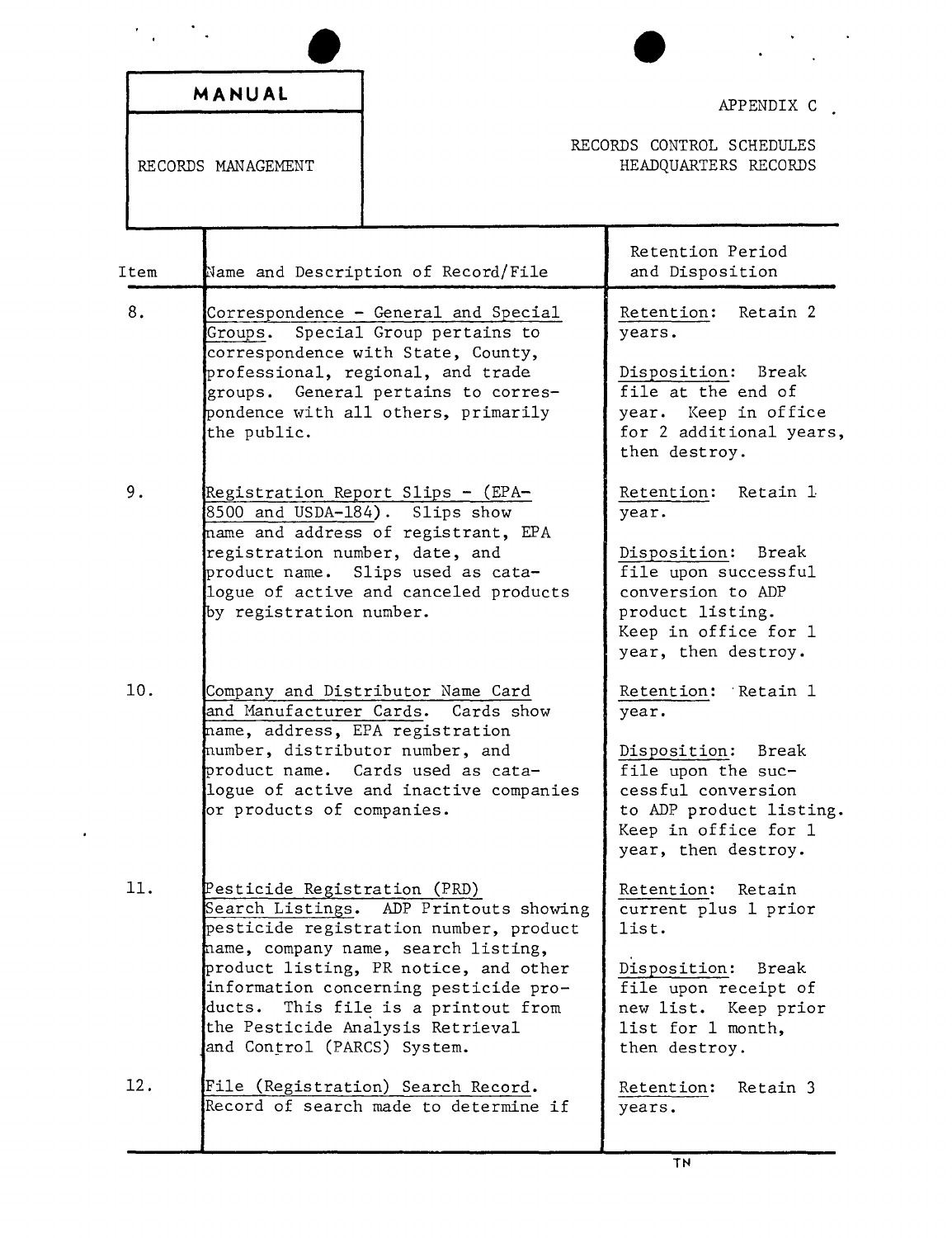|            |                                                                                                                                                                                                                                                         | MANUAL                                                                                                                                                               |
|------------|---------------------------------------------------------------------------------------------------------------------------------------------------------------------------------------------------------------------------------------------------------|----------------------------------------------------------------------------------------------------------------------------------------------------------------------|
| APPENDIX C |                                                                                                                                                                                                                                                         |                                                                                                                                                                      |
|            | RECORDS CONTROL SCHEDULES<br>HEADQUARTERS RECORDS                                                                                                                                                                                                       | RECORDS MANAGEMENT                                                                                                                                                   |
| Item       | Name and Description of Record/File                                                                                                                                                                                                                     | Retention Period<br>and Disposition                                                                                                                                  |
|            | a product being reviewed by Pesticide<br>Enforcement Division is or was regis-<br>File also contains copy of<br>tered.<br>Enforcement Case Review (EPA 8500-7).                                                                                         | Disposition: Break<br>file upon the com-<br>pletion of search.<br>Keep in office for<br>3 years, then destroy.                                                       |
| 13.        | Pending Application - Control Card.<br>Lists products of companies that<br>are pending registration.<br>Also                                                                                                                                            | Retention: Retain 1<br>year.                                                                                                                                         |
|            | lists products (by company) that<br>are currently registered.                                                                                                                                                                                           | Disposition: Break<br>file upon the success-<br>ful conversion to ADP<br>product listing.<br>Keep in office for 1<br>year, then destroy.                             |
| 14.        | Inert Material - Tolerance Exemption<br>Request. Folders maintained by name<br>of material. Contains report from<br>Toxicology on clearance status,<br>Confidential Statement of formula<br>(PR 9-916), label, test data report,<br>internal EPA memos. | Retention:<br>Permanent.<br>$3\overline{\mu}$ , per $\overline{\psi}$<br>$Kep$ in<br>Disposition:<br>office for 40 years,<br>then offer to the<br>National Archives. |
| 15.        | Inert Material - Correspondence.<br>Correspondence to and from compan-<br>ies regarding inert materials, the                                                                                                                                            | Retention:<br>Retain 2<br>years.                                                                                                                                     |
|            | listing of materials in the CFR, and<br>requests for exemptions from<br>tolerance clearance.                                                                                                                                                            | Disposition: Break<br>file at the end of<br>year. Keep in office<br>for 2 years, then<br>destroy.                                                                    |
| 16.        | Experimental Permit Jacket. Request<br>and application to ship a product<br>for experimental use. Folder                                                                                                                                                | Retain 15<br>Retention:<br>years.                                                                                                                                    |
|            | contains application for Temporary<br>Permit to Ship an Economic Poison                                                                                                                                                                                 | Disposition: Break<br>file upon the termi-                                                                                                                           |

 $\mathbf{F}$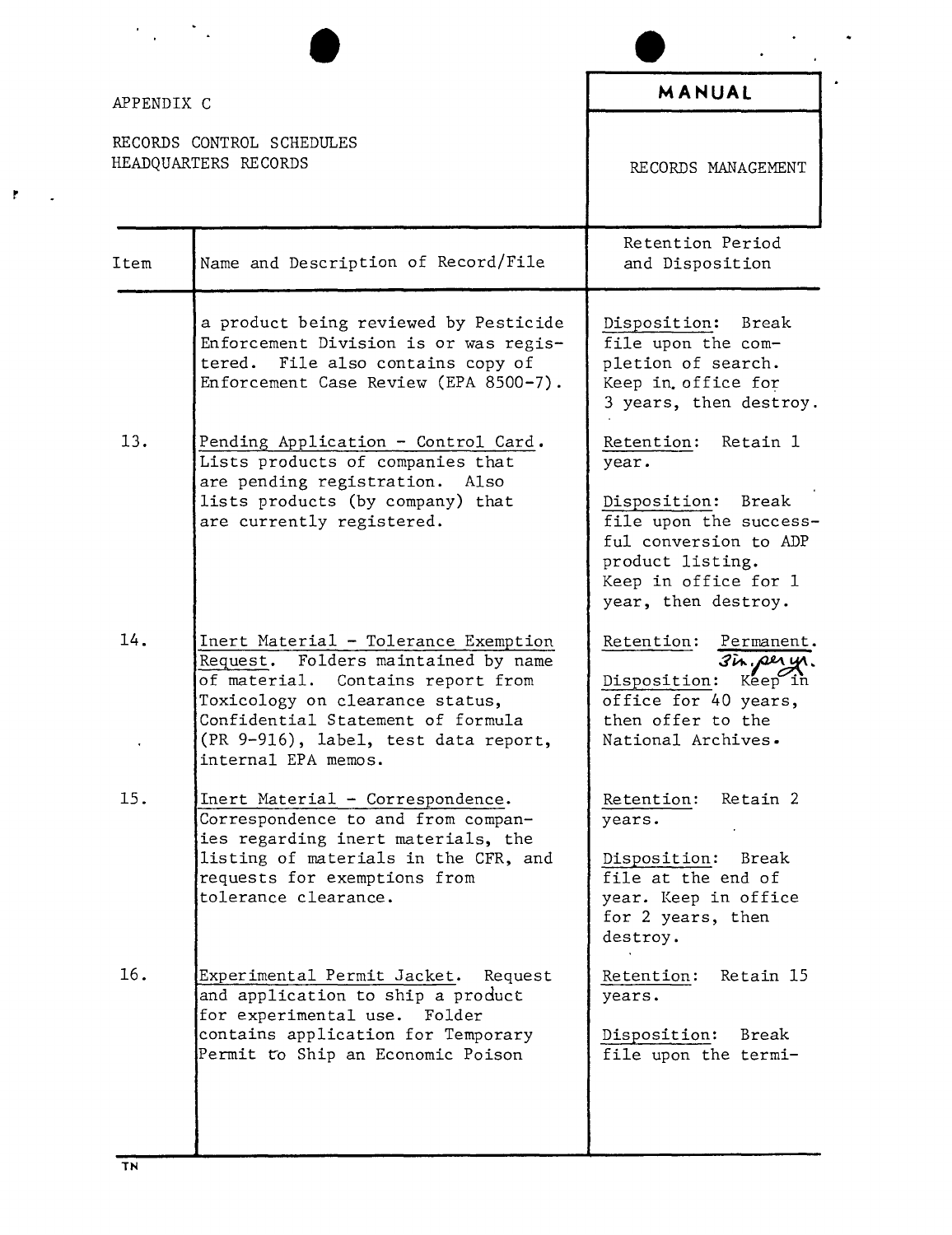|      | MANUAL                                                                                                                     |                                                                                                                                                                                                                                                                                                                                                                                                                               |                                                                                                                                                                                                                                                                            |
|------|----------------------------------------------------------------------------------------------------------------------------|-------------------------------------------------------------------------------------------------------------------------------------------------------------------------------------------------------------------------------------------------------------------------------------------------------------------------------------------------------------------------------------------------------------------------------|----------------------------------------------------------------------------------------------------------------------------------------------------------------------------------------------------------------------------------------------------------------------------|
|      |                                                                                                                            |                                                                                                                                                                                                                                                                                                                                                                                                                               | APPENDIX C                                                                                                                                                                                                                                                                 |
|      | RECORDS MANAGEMENT                                                                                                         |                                                                                                                                                                                                                                                                                                                                                                                                                               | RECORDS CONTROL SCHEDULES<br>HEADQUARTERS RECORDS                                                                                                                                                                                                                          |
| Item |                                                                                                                            | Name and Description of Record/File                                                                                                                                                                                                                                                                                                                                                                                           | Retention Period<br>and Disposition                                                                                                                                                                                                                                        |
|      | tion data, EPA briefing paper<br>istics, toxicity evaluation and<br>rejection letter to ship.                              | (PR 9-228), product label, applica-<br>(covering formulation, crop and rate<br>of application, product character-<br>recommendations), and acceptance or                                                                                                                                                                                                                                                                      | nation or cancellation<br>of permit. Keep in<br>office for 5 years,<br>then send to the<br>Federal Records<br>Center. Keep in FRC<br>for 10 years, then<br>destroy.                                                                                                        |
| 17.  | Technical Data - Experimental<br>use, effect, toxic properties,<br>and used in accordance with<br>41 CFR 101-11.505. Note: | Permit. Reports submitted by the<br>experimenter prior to and during<br>the experiment regarding product<br>residues, and analytical methods<br>used in or obtained through experi-<br>mentation. These documents will be<br>retained on microfilm produced in<br>accordance with 41 CFR 101-11.504<br>These docu-<br>ments contain trade secrets and are<br>therefore restricted from public use.<br>arranged numerically by | Retention:<br>Paper Records.<br>а.<br>Retain 20 years after<br>conversion to micro-<br>film.<br>Microfilm Copy.<br>b.<br>Permanent. 6 in. per yr.<br>Disposition:<br>Paper Records.<br>я.<br>Keep in office 20<br>years after conversion<br>to microfilm, then<br>destroy. |
| 18.  | data related to a permit.                                                                                                  | Experimental Permit Record Card.<br>Card maintained by permit shows number<br>chowing the receipt and transmittal of all                                                                                                                                                                                                                                                                                                      | Microfilm Copy.<br>b.<br>Keep in office for 40<br>years, then offer to<br>the National Archives.<br>Retention: Permanent.<br>3 linear in. pery<br>Disposition: Break<br>file at the end of 40<br>years. Add card(s)<br>to appropriate<br>Technical Data -                  |
|      |                                                                                                                            |                                                                                                                                                                                                                                                                                                                                                                                                                               | Experimental Permit<br>Files prior to their<br>being offered to the<br>National Archives.<br>TN                                                                                                                                                                            |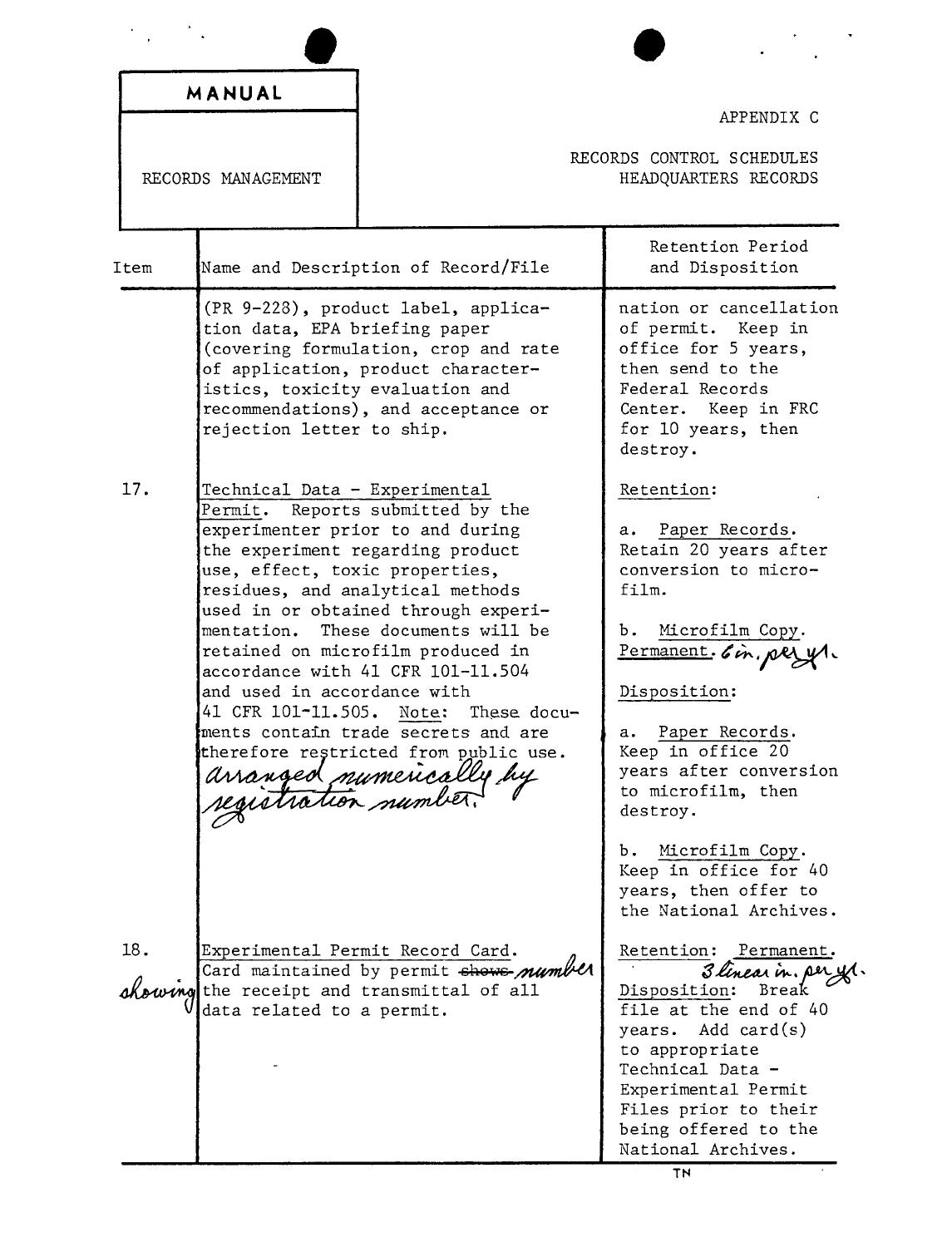| APPENDIX C                                        |                                                                                                                                                                                                                                                                                                                 | MANUAL                                                                                                                                                                   |
|---------------------------------------------------|-----------------------------------------------------------------------------------------------------------------------------------------------------------------------------------------------------------------------------------------------------------------------------------------------------------------|--------------------------------------------------------------------------------------------------------------------------------------------------------------------------|
| RECORDS CONTROL SCHEDULES<br>HEADQUARTERS RECORDS |                                                                                                                                                                                                                                                                                                                 | RECORDS MANAGEMENT                                                                                                                                                       |
| Item                                              | Name and Description of Record/File                                                                                                                                                                                                                                                                             | Retention Period<br>and Disposition                                                                                                                                      |
| 19.                                               | Product Label File. A collection<br>of product labels maintained by<br>chemical (primary and secondary)<br>and application. Used as data<br>source for Chemical Data Cards.                                                                                                                                     | Retention: Retain 1<br>year.<br>Disposition: Break<br>file after abstraction<br>of data. Keep in<br>office for 1 year,<br>then destroy.                                  |
| 20.                                               | Chemical Data Cards (Insecticides<br>and Rodenticides, Others).<br>$Chemi-$<br>cal data abstract cards.<br>Card(s)<br>for chemical (Primary and secondary)<br>show crop used on, ingredients<br>(add-ons), mixtures, limitations,<br>products and manufacturers, effect<br>on humans, fish, wildlife and pests. | Retention: Retain 1<br>year.<br>Disposition: Break<br>file upon the success-<br>ful conversion to ADP<br>product listing. Keep<br>in office for 1 year,<br>then destroy. |
| 21.                                               | Methodology Reference File.<br>Extracts from magazine articles,<br>chemical journals, university and<br>research foundation reports,<br>Government publications, etc. on<br>the methods used in the conduct<br>of pesticide laboratory and field<br>test and studies.                                           | Retention: As below.<br>Disposition. Destroy<br>when revised or re-<br>placed.                                                                                           |

 $\bullet$ 

¥,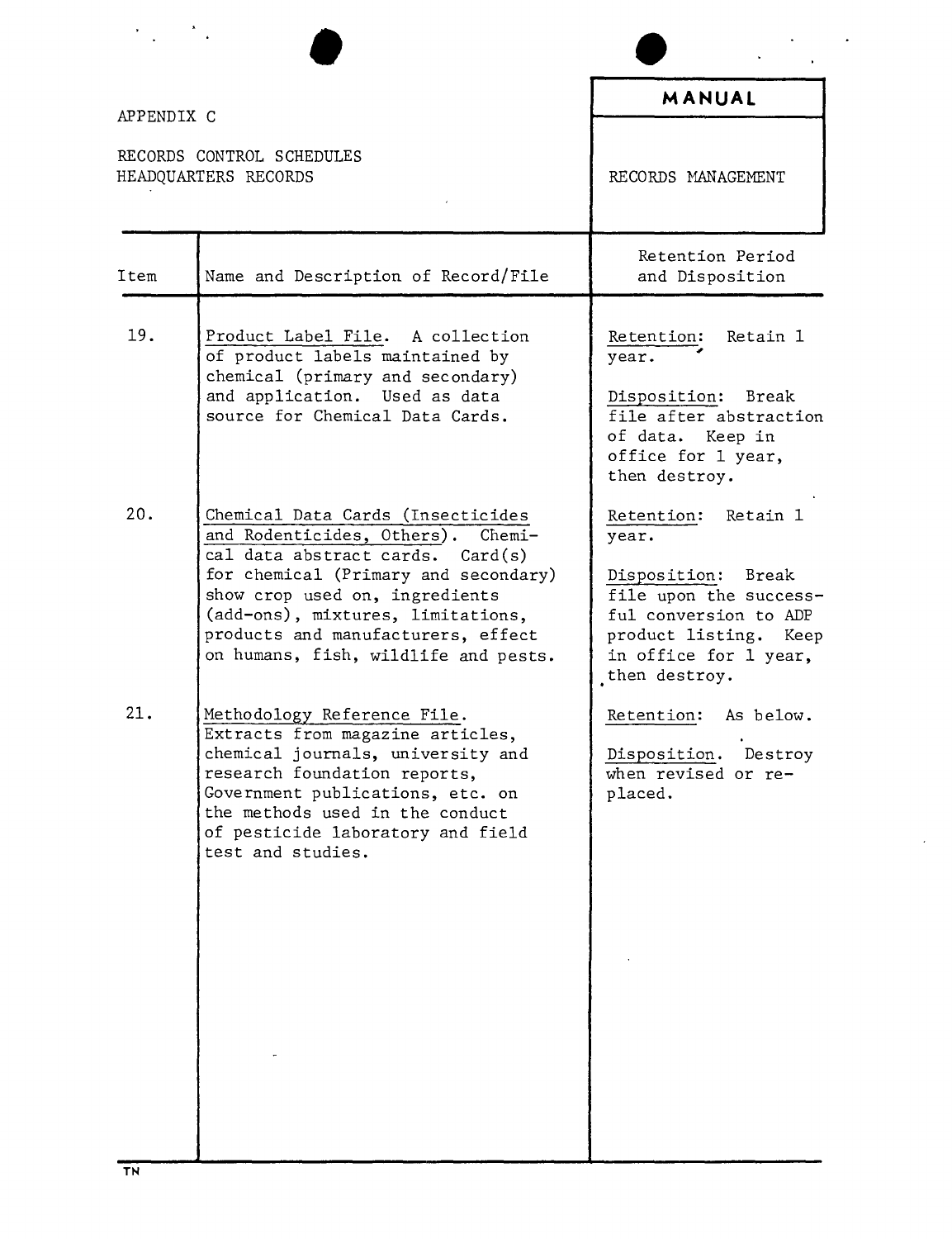|                    | MANUAL                                                                                                                                                     |                                                                                                                                                                                                                                                                                                                                                                                                          | APPENDIX C                                                                                                                                                                                                                                                                              |
|--------------------|------------------------------------------------------------------------------------------------------------------------------------------------------------|----------------------------------------------------------------------------------------------------------------------------------------------------------------------------------------------------------------------------------------------------------------------------------------------------------------------------------------------------------------------------------------------------------|-----------------------------------------------------------------------------------------------------------------------------------------------------------------------------------------------------------------------------------------------------------------------------------------|
| RECORDS MANAGEMENT |                                                                                                                                                            |                                                                                                                                                                                                                                                                                                                                                                                                          | RECORDS CONTROL SCHEULDES<br>HEADQUARTERS RECORDS                                                                                                                                                                                                                                       |
| Item               |                                                                                                                                                            | Name and Description of Record/File                                                                                                                                                                                                                                                                                                                                                                      | Retention Period<br>and Disposition                                                                                                                                                                                                                                                     |
| 22.                | and installation of rules for<br>lation passed by Congress.<br>consist of drafts of proposed<br>supporting literature, Federal<br>alphabetically by title. | Pesticides Regulations, Standards.<br>and Guidelines. Contains informa-<br>tion relating to the development<br>effecting the environmental legis-<br>Records<br>regulations and guidelines, internal<br>comments, journal articles and other<br>Register proposed rules, response to<br>proposals, Federal Register tear-<br>sheets of rule, EPA press releases<br>and newspaper clippings, etc. ananged | Retention: Permanent.<br>Ot. per yr.<br>Disposition:<br>Break<br>file upon the publi-<br>cation of rule in<br>Federal Register.<br>Keep in office for 1<br>year, then transfer<br>to Federal Records<br>Center. Keep in FRC<br>for 20 years, then<br>offer to the National<br>Archives. |
| 23.                | pharmacology and toxicology,<br>test products, etc.                                                                                                        | Chemical Reviews. Complete reviews<br>of compounds covering such areas as<br>residues in crops and food items,<br>economic impact, uses or applica-<br>tions, and hazards. Records consist<br>of finished review and drafts, com-<br>ments, journal articles, lab reports,                                                                                                                               | Retention: Retain<br>current plus prior<br>review.<br>Disposition: Break<br>file upon the com-<br>pletion of review.<br>Keep in office until<br>the completion of 3rd<br>update cycle, then<br>destroy.                                                                                 |
| 24.                | Hearings and Judicial Actions.<br>Assistance provided the General<br>obtaining and preparing expert<br>of witness lists and resumes,                       | Technical Support for Administrative<br>Counsel in securing technical data,<br>witnesses, readying witnesses for<br>testimony, and providing technical<br>aid to attorneys. Records consist<br>scenarios, technical data references,<br>journal articles, lab reports, etc.                                                                                                                              | Retention:<br>Retain 7<br>years.<br>Disposition:<br>Break<br>file upon the com-<br>pletion of hearing<br>or case.<br>Keep in<br>office for 2 years,<br>then transfer to the<br>Federal Records<br>Keep in FRC<br>Center.<br>for 5 years, then<br>destroy.                               |

 $\hat{\boldsymbol{\epsilon}}$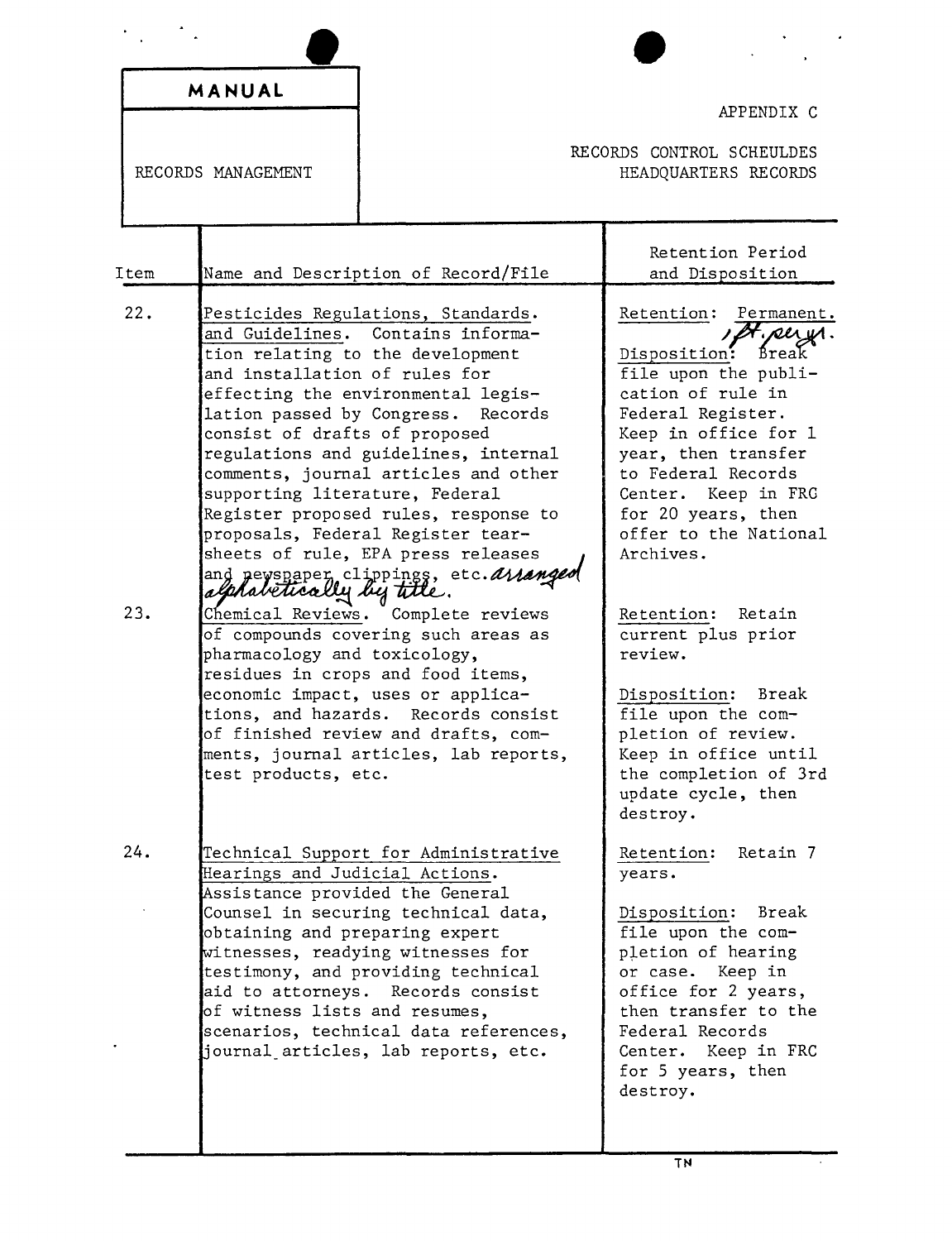|                                                                 |                                                                                                                                                                                                                                                                                                                                                                                                                                                                                      | MANUAL                                                                                                                                                                                                                                                              |
|-----------------------------------------------------------------|--------------------------------------------------------------------------------------------------------------------------------------------------------------------------------------------------------------------------------------------------------------------------------------------------------------------------------------------------------------------------------------------------------------------------------------------------------------------------------------|---------------------------------------------------------------------------------------------------------------------------------------------------------------------------------------------------------------------------------------------------------------------|
| APPENDIX C<br>RECORDS CONTROL SCHEDULES<br>HEADQUARTERS RECORDS |                                                                                                                                                                                                                                                                                                                                                                                                                                                                                      | RECORDS MANAGEMENT                                                                                                                                                                                                                                                  |
| Item                                                            | Name and Description of Record/File                                                                                                                                                                                                                                                                                                                                                                                                                                                  | Retention Period<br>and Disposition                                                                                                                                                                                                                                 |
| 25.                                                             | Contracts, Grants, and Agreements<br>File. Documentation relating to the<br>formulation, award, and changes in<br>contracts for scientific or techni-<br>cal type studies, including community<br>studies and other pesticide-related<br>studies. Records consist of copies<br>of contracts or agreements, con-<br>tractor proposals, requests for<br>proposals, reports and payments made<br>to contractor, contractor staff re-<br>sumes, progress reports, and similar<br>papers. | Retention: Retain 7<br>years.<br>Disposition: Break<br>file upon the com-<br>pletion of contract<br>or agreement. Keep<br>in office for 2 years,<br>then transfer to the<br>Federal Records Center.<br>Keep in FRC for 5 years,<br>then destroy.                    |
| 26.                                                             | Substitute Chemical Program File.<br>Program to develop, locate, test,<br>evaluate, and promote the use of<br>safe substitutes for chemicals that<br>are considered hazardous to man and<br>his environment. Records consist of<br>reports on substitute chemicals and<br>their manufacture, lab test reports,<br>field test reports, cost/benefits<br>reports, etc. ananged alphabel-<br>cally by same of chemical.                                                                 | Retention: Permanent.<br>6 in, pergy.<br>Break<br>Disposition:<br>file upon the com-<br>pletion of program.<br>Keep in office for 1<br>year, then send to<br>the Federal Records<br>Center. Keep in FRC<br>for 20 years, then<br>offer to the National<br>Archives. |
| 27.                                                             | Research Needs File. Determination<br>of the basic and applied research<br>requirements of the several pesti-<br>cide programs. Records used in<br>establishing research priorities.<br>Records consist of program statements,<br>questionnaires, operational need state-<br>ments and analysis, program status<br>reports, etc.                                                                                                                                                     | Retention: Retain 5<br>years.<br>Disposition: Break<br>file upon the com-<br>pletion of project.<br>Keep in office for<br>5 years, then destroy.                                                                                                                    |

 $\epsilon$ 

 $\ddot{\phantom{0}}$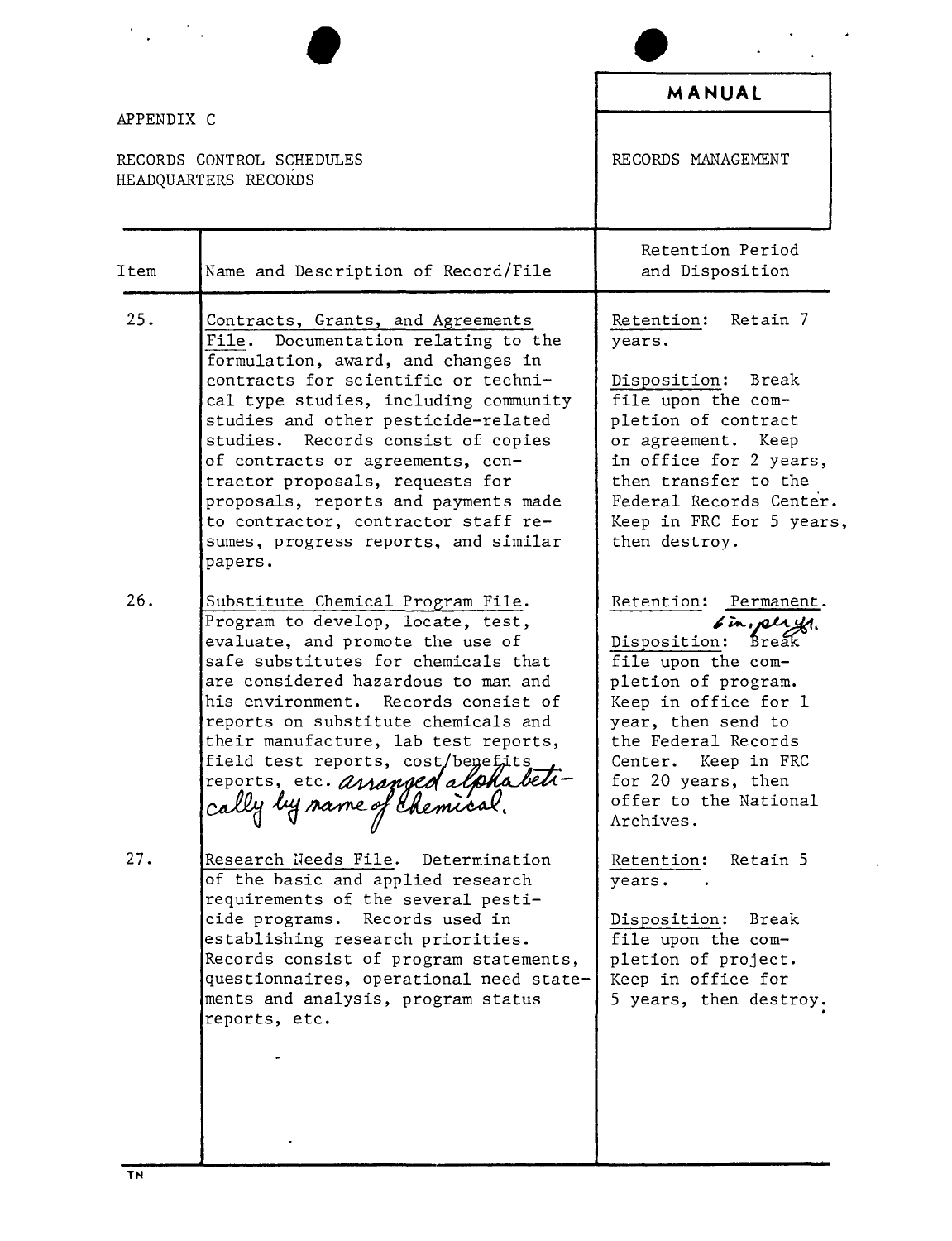| MANUAL<br>RECORDS MANAGEMENT |                                                                         |                                                                                                                                                                                                                                                                                                     | APPENDIX C                                                                                                                                                                                                                                                                           |
|------------------------------|-------------------------------------------------------------------------|-----------------------------------------------------------------------------------------------------------------------------------------------------------------------------------------------------------------------------------------------------------------------------------------------------|--------------------------------------------------------------------------------------------------------------------------------------------------------------------------------------------------------------------------------------------------------------------------------------|
|                              |                                                                         | RECORDS CONTROL SCHEDULES<br>HEADQUARTERS RECORDS                                                                                                                                                                                                                                                   |                                                                                                                                                                                                                                                                                      |
| Item                         |                                                                         | Name and Description of Record/File                                                                                                                                                                                                                                                                 | Retention Period<br>and Disposition                                                                                                                                                                                                                                                  |
| 28.<br>29.                   | Test Methods and Analysis.                                              | Develop-<br>ment and evaluation of test methods<br>used in the anaylsis of chemicals<br>and pesticides. Records consist of<br>test procedures, test evaluations,<br>articles, index of methods, etc.<br>Environmental Impact Statement and                                                          | Retain 20<br>Retention:<br>years.<br>Review<br>Disposition:<br>in office every 5<br>years, keeping re-<br>cords of continuing<br>value and destroying<br>other materials.<br>Transfer to the<br>Federal Records Center,<br>hold 15 years, then<br>destroy.<br>Retain 5<br>Retention: |
|                              | and Review File.<br>velopment, and appraisals.<br>and review summaries. | Covers activities<br>related to environmental impact<br>statement needs, requirements, de-<br>Records<br>consist of environmental impact<br>statements, appraisls, negative<br>declarations, comments and program<br>papers relating to impact of Federal<br>activities on environment, preparation | years.<br>Disposition:<br>Break<br>file upon the com-<br>pletion of review.<br>Keep in office for 2<br>years, then transfer<br>to the Federal Records<br>Center. Keep in FRC<br>for 3 years, then<br>destroy.                                                                        |
| 30.                          | istrative Law Judges.<br>by Examiners, etc.                             | Case File - Administrative Hearings<br>and Judicial Actions. Documents<br>relating to disputed Agency actions<br>heard by Hearing Examiners or Admin-<br>Records con-<br>sist of Hearing Notices, subpoenas,<br>legal briefs, transcripts, judical<br>opinions, court orders, decisions             | Retention:<br>Retain 7<br>years.<br>Disposition:<br>Break<br>file upon the comple-<br>tion of case.<br>Keep<br>in office for 2 years,<br>then transfer to the<br>Federal Records Center.<br>Keep in FRC for 5 years,<br>then destroy.                                                |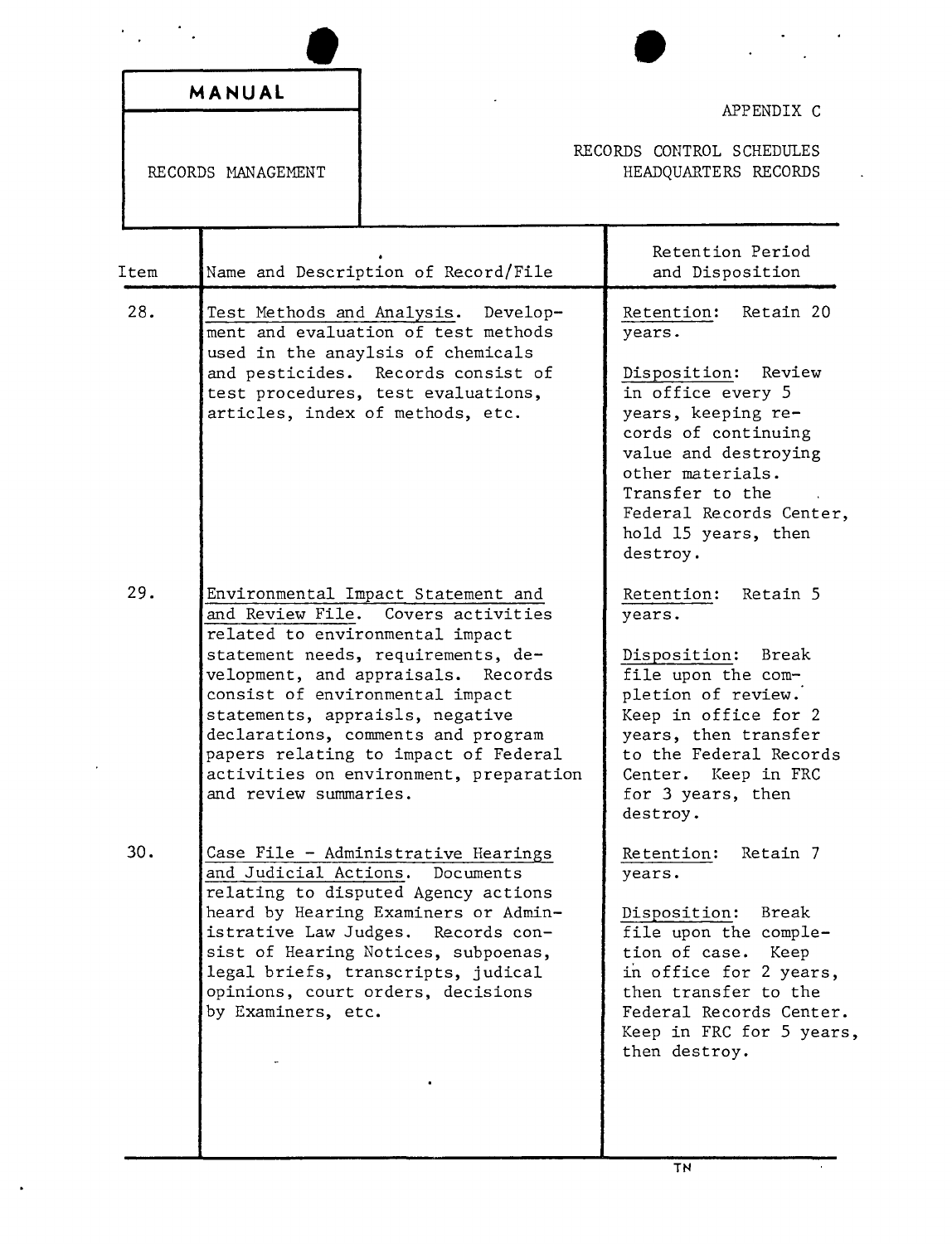| APPENDIX C |                                                                                                                                                                                                                                                                                                                                                                                                                                                                                        | MANUAL                                                                                                                                                                                                                                                                       |
|------------|----------------------------------------------------------------------------------------------------------------------------------------------------------------------------------------------------------------------------------------------------------------------------------------------------------------------------------------------------------------------------------------------------------------------------------------------------------------------------------------|------------------------------------------------------------------------------------------------------------------------------------------------------------------------------------------------------------------------------------------------------------------------------|
|            | RECORDS CONTROL SCHEULDES<br>HEADQUARTERS RECORDS                                                                                                                                                                                                                                                                                                                                                                                                                                      | RECORDS MANGEMENT                                                                                                                                                                                                                                                            |
|            |                                                                                                                                                                                                                                                                                                                                                                                                                                                                                        |                                                                                                                                                                                                                                                                              |
| Item       | Name and Description of Record/File                                                                                                                                                                                                                                                                                                                                                                                                                                                    | Retention Period<br>and Disposition                                                                                                                                                                                                                                          |
| 31.        | Program Management File. Serves as a<br>central file for original or copies<br>of all records created and received.<br>Records consist of correspondence<br>and reports relating to policy and<br>programs, legislation, intergovern-<br>mental activities, regulations and                                                                                                                                                                                                            | Retention:<br>Retain 10<br>years.<br>Disposition: Break<br>file at end of 2 years.<br>Keep in office for an<br>additional 2 years,                                                                                                                                           |
|            | standards, research, training,<br>domestic and international organi-<br>zations and associations, regional<br>operations, interoffice activities,<br>budget, program evaluations, etc.                                                                                                                                                                                                                                                                                                 | then send to Federal<br>Records Center. Keep<br>in FRC for 8 years,<br>then destroy.                                                                                                                                                                                         |
| 32.        | Project Safeguard - Program File<br>Contains documents and information<br>relating to the development and<br>operation of Project Safeguard.<br>Records consist of Logo designs,<br>examples of safety posters, pesti-<br>cide container disposal reports,<br>safeguard funding, project status<br>reports, DDT replacement training<br>programs, news clops, safeguard<br>data by State, proposed forms,<br>reports. This project was started to identify high toxicity pesticides to | Retention: Permanent.<br>Closed series; 10 st. total accumu<br>Disposition: Break<br>file upon completion<br>of project. Keep in<br>office for 1 year,<br>then send to Federal<br>Records Center.<br>Keep<br>in FRC for 20 years,<br>then offer to the<br>National Archives. |
| 33.        | A reference file. A collection of<br>documents relating to various<br>aspects of the development and<br>behavior of animals and the nature<br>and use of chemicals.<br>Records<br>consist of articles, photos, news-<br>clippings, pamphlets, extracts<br>from text books, memos, letters,<br>etc.                                                                                                                                                                                     | annually.<br>Disposition:<br>Review<br>files each year,<br>keeping records of<br>continuing reference<br>value and destroying<br>other materials.                                                                                                                            |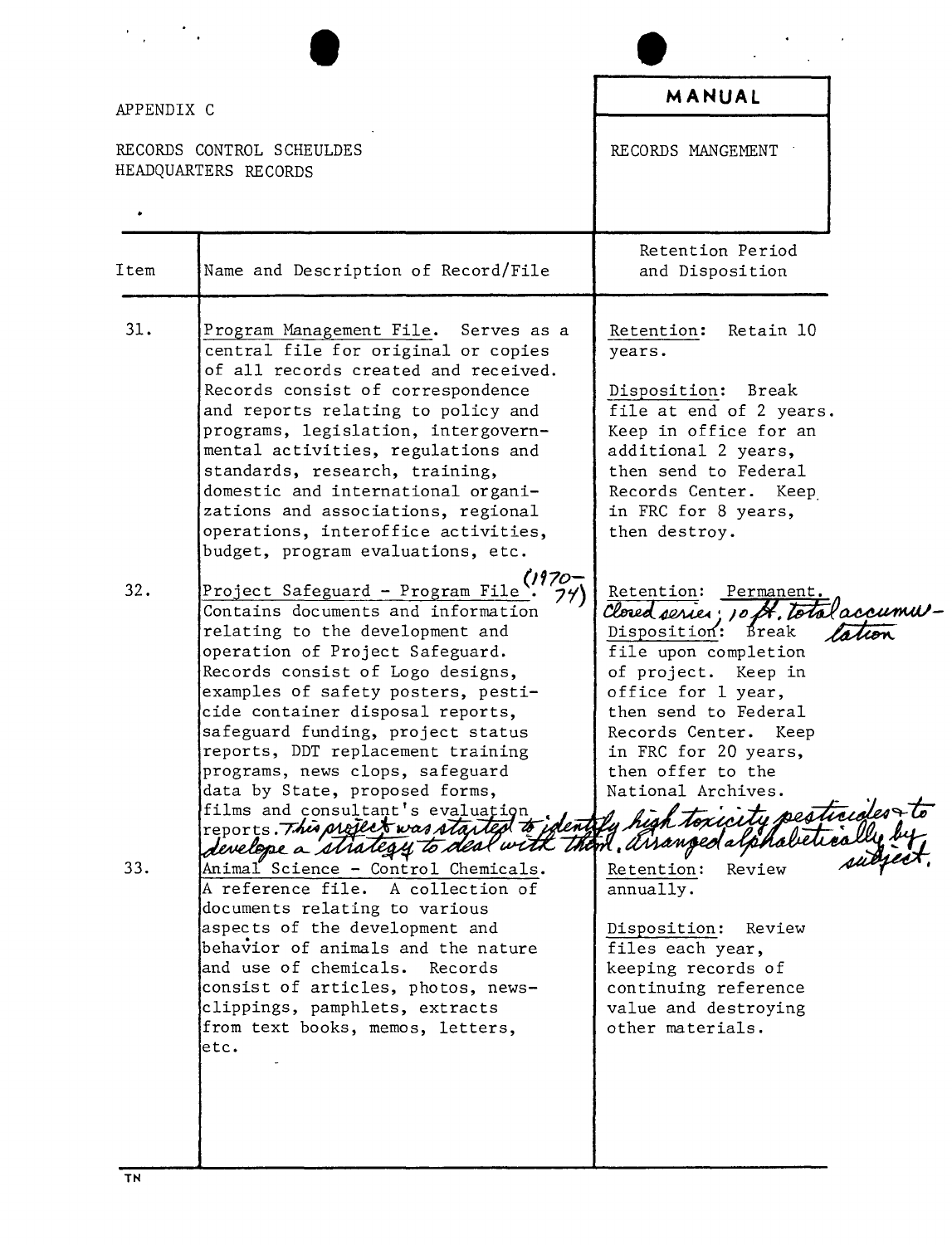| Item<br>34.<br>35. | RECORDS MANAGEMENT |                                                                                                                                                                                                                                                                                                                                                                                                                                                                              | RECORDS CONTROL SCHEDULES<br>HEADQUARTERS RECORDS                                                                                                                                                                                                                                                                                    |
|--------------------|--------------------|------------------------------------------------------------------------------------------------------------------------------------------------------------------------------------------------------------------------------------------------------------------------------------------------------------------------------------------------------------------------------------------------------------------------------------------------------------------------------|--------------------------------------------------------------------------------------------------------------------------------------------------------------------------------------------------------------------------------------------------------------------------------------------------------------------------------------|
|                    |                    |                                                                                                                                                                                                                                                                                                                                                                                                                                                                              |                                                                                                                                                                                                                                                                                                                                      |
|                    |                    | Name and Description of Record/File                                                                                                                                                                                                                                                                                                                                                                                                                                          | Retention Period<br>and Disposition                                                                                                                                                                                                                                                                                                  |
|                    |                    | Evaluation of Project Safeguard File.<br>Evaluation of Project Safguard by<br>an outside consulting firm.<br>Records<br>consist of selected mailing lists<br>and medical directories used for<br>distribution questionnaires, com-<br>pleted questionnaires and envelopes,<br>consultant's progress reports, cor-<br>respondence with firm, final report<br>and evaluation survey log, etc.                                                                                  | Retention:<br>Retain 10<br>years.<br>Disposition: Break<br>file upon the com-<br>pletion of study.<br>Transfer final evalu-<br>ation report and study<br>log book to Project<br>Safeguard-Program File.<br>Keep in office for 1<br>year, then transfer<br>to Federal Records<br>Center. Keep in FRC<br>for 9 years, then<br>destroy. |
|                    |                    | Pesticide Episode Report (EPA Form<br>8550-4). A form used for reporting<br>accidents or incidents resulting from<br>the use or presence of pesticides.<br>Information collected on forms is<br>transcribed directly on to tape.<br>Form provides only for the entry of<br>highlight data. In significant<br>incidents, form usually supported by<br>details presented in narrative style.<br>Reports are source documents to the<br>Pesticide Episode Review System (PERS). | Retention: Retain 40<br>years.<br>Disposition: Break<br>file after taping data.<br>Keep in office for 40<br>years, then destroy.                                                                                                                                                                                                     |
| 36.                |                    | Pesticide Episode Review System (PERS)<br>Master File. A master file containing<br>data from reports submitted from state<br>health departments and poison control<br>centers. File used to access statistics<br>on pesticide accident episodes involving<br>human, animal, and environmental inju-<br>ries, and serves as a retrieval system<br>to the case files used in chemical re-                                                                                      | Retention:<br>Annual Reports.<br>a.<br>Permanent. 2 in pery.<br>Monthly/Quarterly.<br>Ъ.<br>Reports.<br>Retain cur-<br>rent plus 1 prior<br>issue.                                                                                                                                                                                   |

 $\ddot{\phantom{a}}$ 

 $\bar{z}$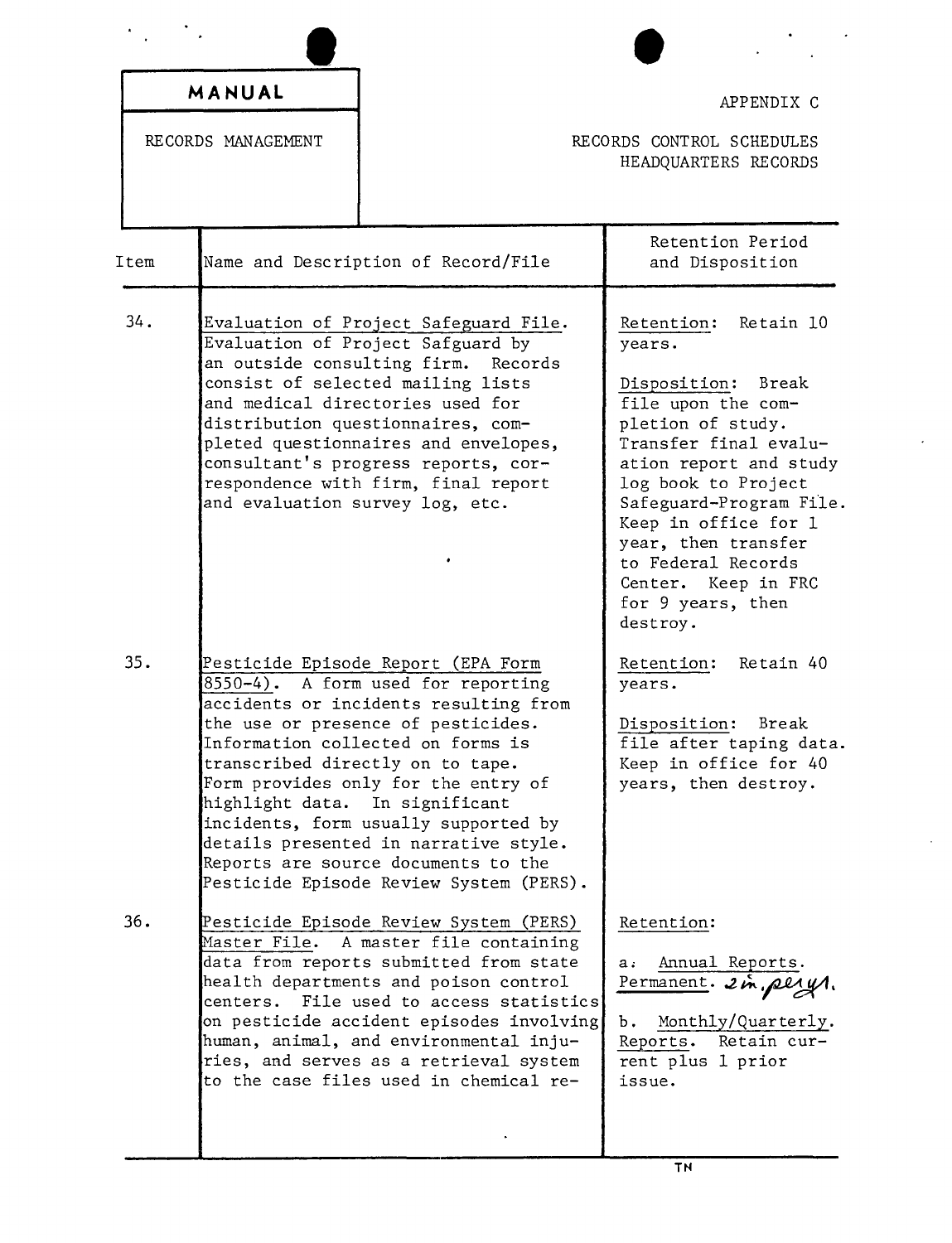•  $\frac{1}{\alpha}$ **MANUAL** APPENDIX C RECORDS HANAGEMENT RECORDS CONTROL SCHEDULES HEADQUARTERS RECORDS Retention Period Item Name and Description of Record/File and Disposition views of pesticide products to defend c. Tape/Disk. Permanent. I reels per yr. or deny a registration. Each variable length record contains the following information: reporting agency, episode Disposition: date, location codes for states, cities and counties, coded information about a. Annual Reports. Break file at the end the nature of the episode and the of 10 years. Keep in humans, animals, or plants involved and coded information about the pestioffice for 10 years, cide product involved. Note: The tape then send to the Federal Records Center. files shall be maintained in accordance Keep in FRC for 20 with 41 CFR 101-32.1207. years, then offer to annual reports are arranged onologically the National Archives. b. Monthly/Quarterly. Reports. Break file upon receipt of report. Keep in office for 2 months/quarters, then destroy. c. Tape/Disk. Break T/D file upon the completion of report. Keep in office for 40 years, then offer to the National Archives. Retention: Retain 40 37. Accident and Incident Summary Reports. Brief narrative reports on pesticides years. accidents and incidents. Used as a vehicle for obtaining episode data Disposition: Break prior to the development of the Pestifile after taping data. cide Episode Report Form (ACC-1). Keep in office for 40 years, then destroy.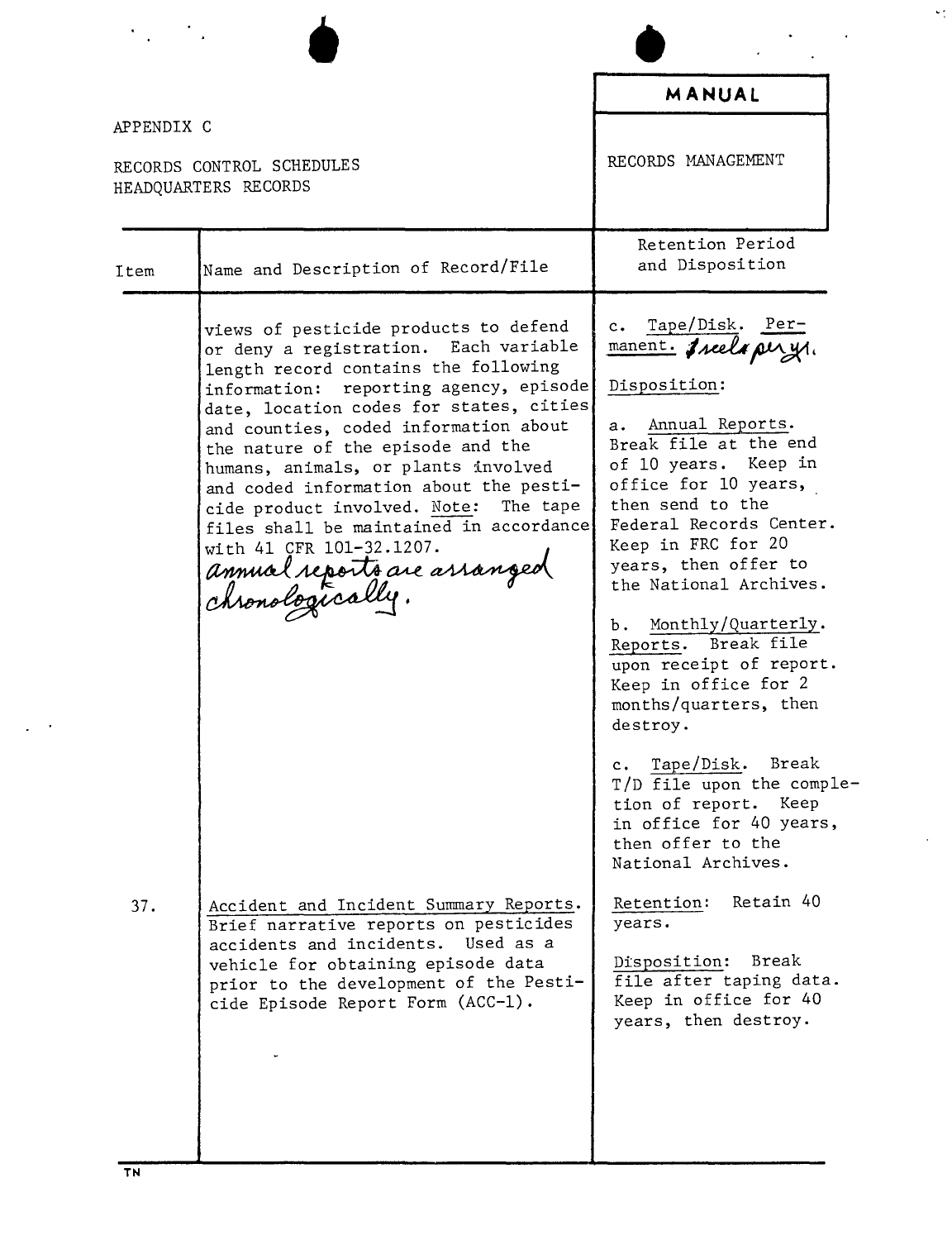|                    | MANUAL                                         |                                                                                                                                                                                                                                                                                                                                                                                        | APPENDIX C<br>RECORDS CONTROL SCHEDULES                                                                                                                                                                                |
|--------------------|------------------------------------------------|----------------------------------------------------------------------------------------------------------------------------------------------------------------------------------------------------------------------------------------------------------------------------------------------------------------------------------------------------------------------------------------|------------------------------------------------------------------------------------------------------------------------------------------------------------------------------------------------------------------------|
| RECORDS MANAGEMENT |                                                |                                                                                                                                                                                                                                                                                                                                                                                        | HEADQUARTERS RECORDS                                                                                                                                                                                                   |
| Item               |                                                | Name and Description of Record/File                                                                                                                                                                                                                                                                                                                                                    | Retention Period<br>and Disposition                                                                                                                                                                                    |
| 38.                | pesticides.                                    | Special Accident Investigations and Case<br>Studies. Detailed investigations and<br>studies of significant accidents and<br>episodes resulting from the misuse of<br>Incidents such as the<br>destruction of flocks of birds, the<br>death of children or farm workers,<br>and the loss of livestock are covered<br>in file. Arranged alphabetically                                   | Retention: Permanent.<br>40 ft. total acoumulation;<br>Disposition:<br>Break<br>file upon the comple-<br>tion of study or<br>investigation. Keep<br>in office for 35<br>years, then offer to<br>the National Archives. |
| 39.                | name of case!<br>product, chemicals or animal. | Pesticide Accident and Incident Summary<br>Reports. Periodic statistical and nar-<br>rative presentation of accident and<br>incident data by date, region, State,                                                                                                                                                                                                                      | Retention:<br>Maintain<br>current.<br>Disposition: Destroy<br>after being superseded<br>by new report.                                                                                                                 |
| 40.                | investigative procedures, etc.                 | Pesticide Use and Consequence Subject<br>File. File contains information on the<br>various aspects of pesticide accidents,<br>injuries, chemicals, applications, etc.<br>Covers such areas as aircraft accidents,<br>birds, pest control, mercury and DDT,                                                                                                                             | Retention:<br>Retain 10<br>years.<br>Disposition: Break<br>file at end of 2 years.<br>Keep in office for 2<br>years, then send to the<br>Federal Records Cen-<br>Keep in FRC for<br>ter.<br>8 years, then destroy.     |
| 41.                | covered by this i                              | Epidemiological Studies Program System<br>(ESPS). A computer system (superseding<br>the Pesticide Community Studies Data<br>System) used in conducting health<br>effects studies on topics such as acute<br>pesticide poisoning, pesticide usage<br>surveys, and chronic effects of pesti-<br>cide exposure. The tapes and disks<br>contoin a<br><b>Their</b><br>contain research dots | Retention:<br>Research Reports.<br>а.<br>Permanent,<br>Ъ.<br>Tapes/Disks.<br>Re-<br>tain 6 months.<br>Disposition:                                                                                                     |
|                    |                                                |                                                                                                                                                                                                                                                                                                                                                                                        | <b>TN</b>                                                                                                                                                                                                              |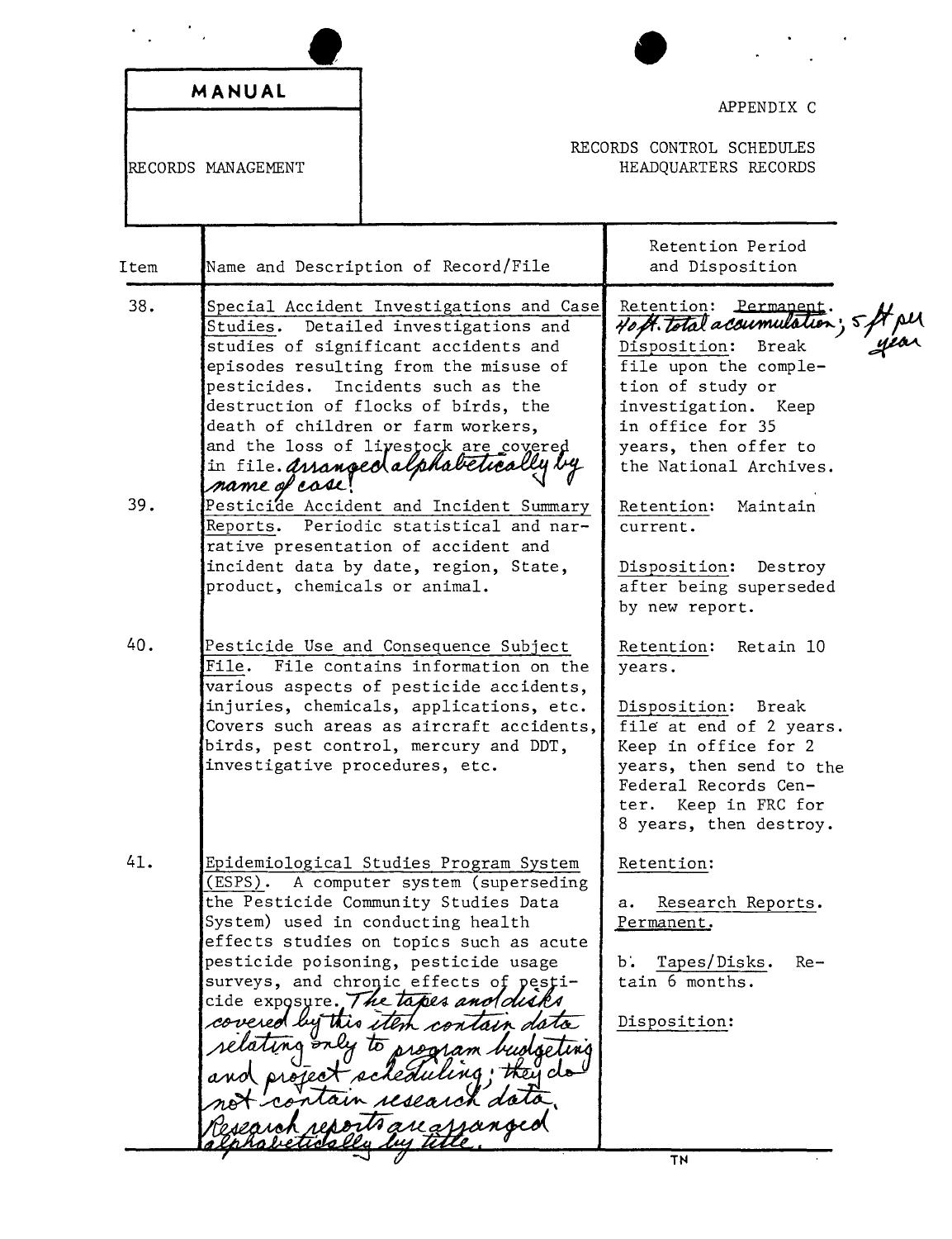|            |                                                                                                                                                                                                                                                                                                                                                                                                                                                                                                                                                                                                                                       | MANUAL                                                                                                                                                                                                                                                                                                                                        |
|------------|---------------------------------------------------------------------------------------------------------------------------------------------------------------------------------------------------------------------------------------------------------------------------------------------------------------------------------------------------------------------------------------------------------------------------------------------------------------------------------------------------------------------------------------------------------------------------------------------------------------------------------------|-----------------------------------------------------------------------------------------------------------------------------------------------------------------------------------------------------------------------------------------------------------------------------------------------------------------------------------------------|
| APPENDIX C |                                                                                                                                                                                                                                                                                                                                                                                                                                                                                                                                                                                                                                       |                                                                                                                                                                                                                                                                                                                                               |
|            | RECORDS CONTROL SCHEDULES<br>HEADQUARTERS RECORDS                                                                                                                                                                                                                                                                                                                                                                                                                                                                                                                                                                                     | RECORDS MANAGEMENT                                                                                                                                                                                                                                                                                                                            |
| Item       | Name and Description of Record/File                                                                                                                                                                                                                                                                                                                                                                                                                                                                                                                                                                                                   | Retention Period<br>and Disposition                                                                                                                                                                                                                                                                                                           |
|            |                                                                                                                                                                                                                                                                                                                                                                                                                                                                                                                                                                                                                                       | Research Reports.<br>а.<br>Keep in office for 20<br>years, then offer to<br>the National Archives.<br>Tapes/Disks.<br>b.<br>Keep in office 6 months<br>after program termin-<br>ation, then destroy.                                                                                                                                          |
| 42.        | Epidemiological Studies - Program and<br>Reports. Data relative to the devel-<br>opment, operation, and management of<br>the Community Studies Programs and the<br>research findings resulting from the<br>Program. Records consist of policy<br>statements, budget recommendations and<br>reports, program evaluation reports,<br>project profiles, schedules, interim<br>and final research reports from pro-<br>ject groups, quarterly and annual<br>reports, and other related records.<br>This program supersedes the Compunity<br>Studies Program. assanged alphabetical<br>by subject.                                         | Retention:<br>Permanent.<br>DLA UA.<br>Disposition:<br><b>Break</b><br>file upon the comple-<br>tion of program, then<br>transfer to the Federal<br>Records Center. Keep<br>in FRC for 20 years,<br>then offer to the<br>National Archives.                                                                                                   |
| 43.        | Epidemiological Studies Program --<br>Master Tape Files Created by Study<br>Groups. Includes health effects<br>data created by any of the several<br>study groups, such as the Pesticide<br>Usage Data Base created at the Medical<br>University of South Carolina and con-<br>sisting of data collected in a pesti-<br>cide usage survey. Each record in<br>the data base identifies a pesticide<br>user by type (industry, government,<br>agriculture) and includes reasons<br>for use as well as information about<br>the product used. Note:<br>These<br>type files shall be maintained in<br>accordance with 41 CRF 101-32.1207. | Retention: Permanent.<br>18000 records total accumulation<br>Disposition:<br>Break<br>file following publi-<br>cation or upon comple-<br>tion of update cycle,<br>as appropriate. Keep<br>tapes in office for<br>10 years, then offer<br>to the National<br>Archives for possible<br>accessioning. Destroy<br>all unaccessioned<br>materials. |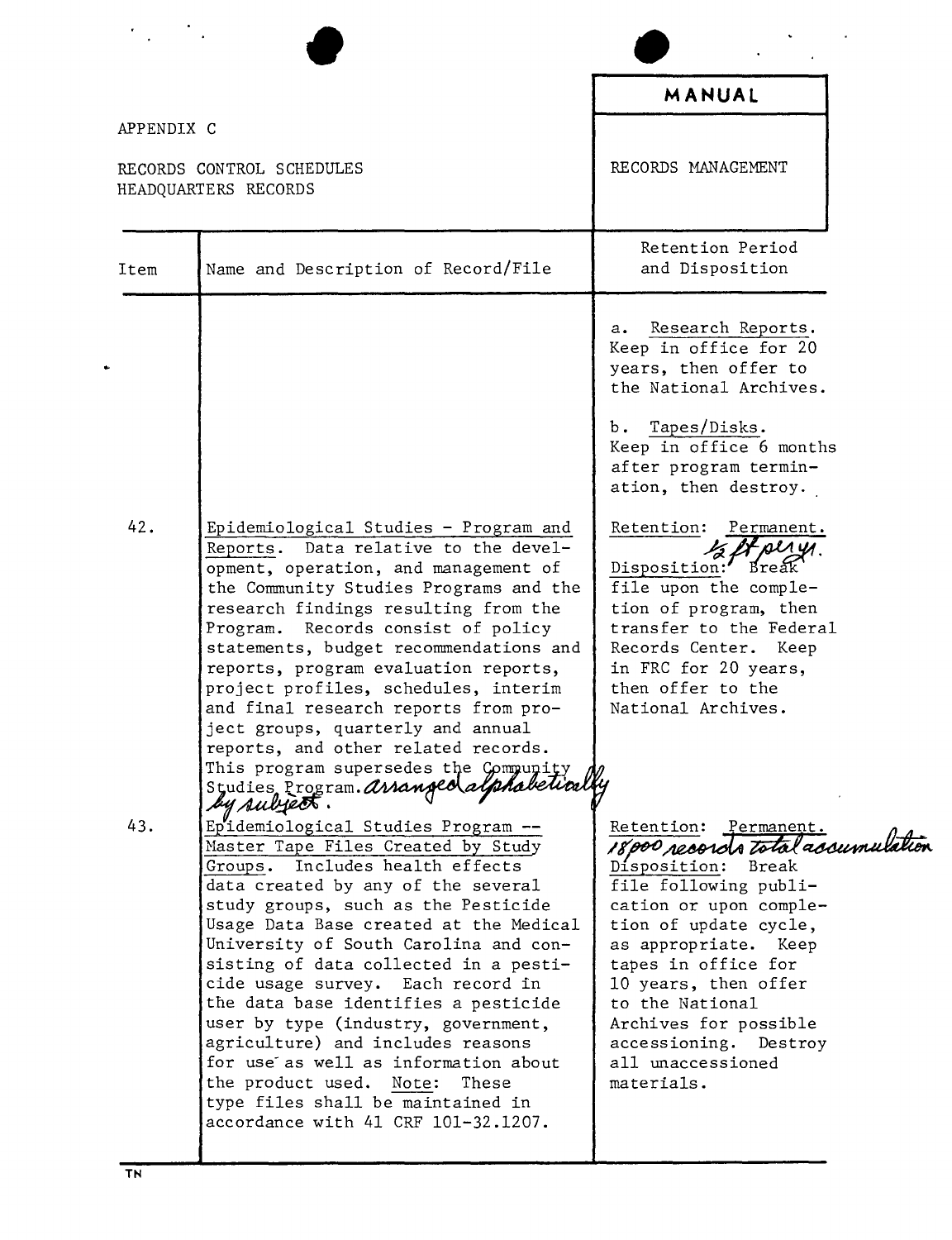|      | MANUAL                                                                                                                                                     |                                                                                                                                                                                                                                                                                                                                                                                                   | APPENDIX C                                                                                                                                                                                                                 |  |
|------|------------------------------------------------------------------------------------------------------------------------------------------------------------|---------------------------------------------------------------------------------------------------------------------------------------------------------------------------------------------------------------------------------------------------------------------------------------------------------------------------------------------------------------------------------------------------|----------------------------------------------------------------------------------------------------------------------------------------------------------------------------------------------------------------------------|--|
|      | RECORDS MANAGEMENT                                                                                                                                         |                                                                                                                                                                                                                                                                                                                                                                                                   | RECORDS CONTROL SCHEDULES<br>HEADQUARTERS RECORDS                                                                                                                                                                          |  |
| Item |                                                                                                                                                            | Name and Description of Record/File                                                                                                                                                                                                                                                                                                                                                               | Retention Period<br>and Disposition                                                                                                                                                                                        |  |
| 44.  | test reports. Anangeola laha<br>by subject.                                                                                                                | Pesticide Analysis, Retrieval and<br>Control Systems (PARCS) -- Program<br>Development File. Data relating to<br>the development and installation of<br>the PARCS data management system.<br>Records consist of study proposals,<br>study recommendations and reports,<br>installation program, budgets and<br>funding reports, installation and                                                  | Retention: Permanent.<br>I Bt. perys.<br>Disposition: Break<br>file upon the comple-<br>tion of program<br>installation. Send<br>to the Federal Records<br>Center for 20 years,<br>then offer to the<br>National Archives. |  |
| 45.  | Product Label Master File.<br>Note:<br>maintained in accordance with<br>41 CFR 101-32.1207.                                                                | A master<br>file of the Pesticide Analysis Re-<br>trieval and Control System (PARCS)<br>containing the registration number,<br>active chemical ingrediants, formu-<br>lation code, type of pesticide, site<br>of application(i.e., type of crop or<br>vegetation), product manager, and<br>date of registration for all pesti-<br>cide products registered with EPA.<br>These tape files shall be | Retention: Permanent.<br>I reel of take total accumulation<br>Disposition: Break<br>file upon completion<br>of update cycle. Keep<br>in office for 40 years,<br>then offer to the<br>National Archives.                    |  |
| 46.  | Product Name Index Master File.<br>master file of the Pesticides<br>code indicating cancellation.<br>product name entry. Note:<br>with 41 CFR 101-32.1207. | A<br>Analysis Retrieval and Control System<br>(PARCS) containing the registration<br>number and names of every product<br>registered with EPA. Non-current<br>names are identified with a status<br>Dates<br>of application and, where appropriate,<br>cancellation are recorded for each<br>These tape<br>files shall be maintained in accordance                                                | Retention: Permanent.<br>reel of tape total accumulation<br>Disposition: Break<br>file upon completion<br>of update cycle. Keep<br>in office for 40 years,<br>then offer to the<br>National Archives.                      |  |
|      |                                                                                                                                                            |                                                                                                                                                                                                                                                                                                                                                                                                   | TN                                                                                                                                                                                                                         |  |

 $\mathcal{L}^{(1)}$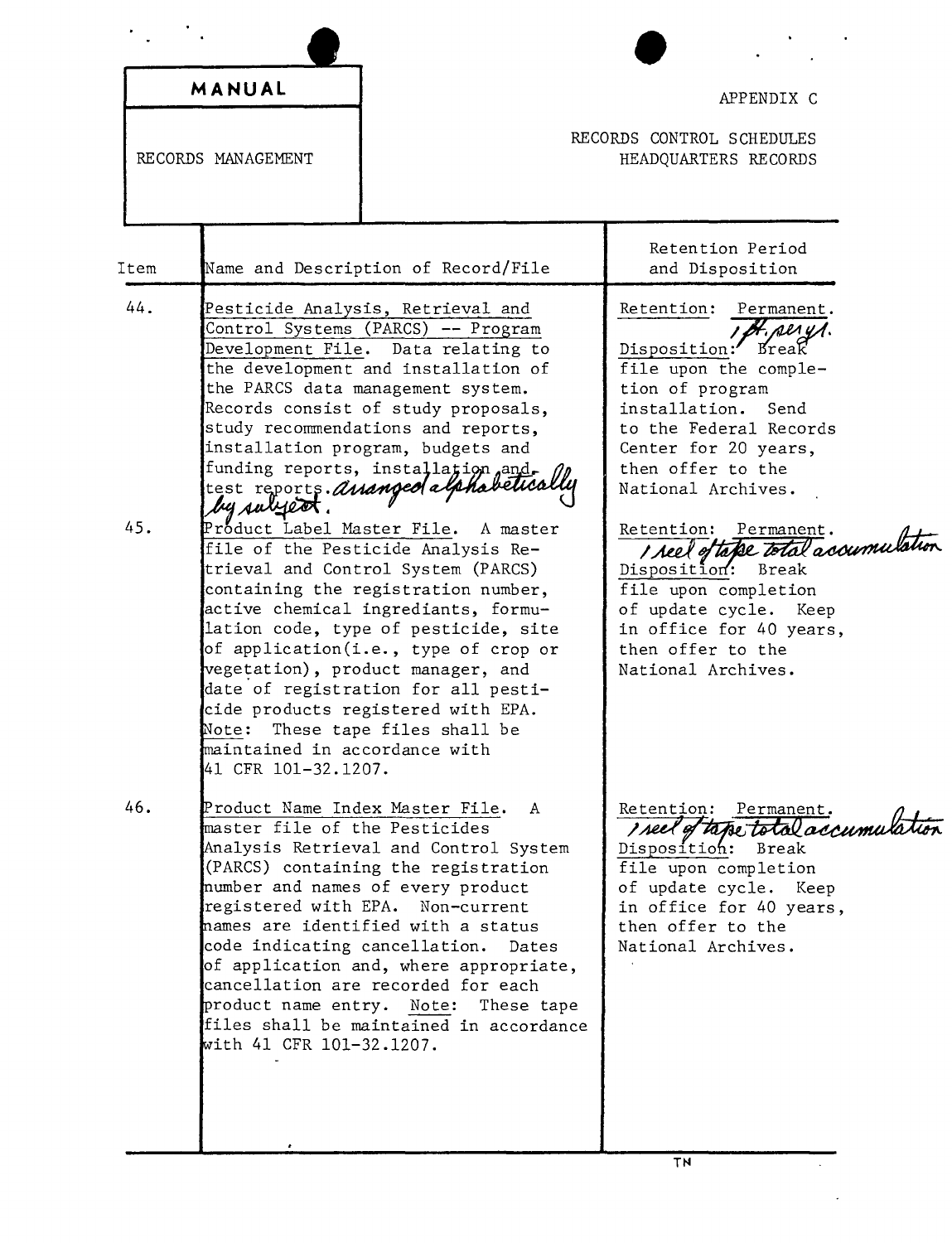| APPENDIX C |                                                                                                                                                                                                                                                                                                               | <b>MANUAL</b>                                                                                                                                                                                                                         |
|------------|---------------------------------------------------------------------------------------------------------------------------------------------------------------------------------------------------------------------------------------------------------------------------------------------------------------|---------------------------------------------------------------------------------------------------------------------------------------------------------------------------------------------------------------------------------------|
|            | RECORDS CONTROL SCHEDULES<br>HEADQUARTERS RECORDS                                                                                                                                                                                                                                                             | RECORDS MANAGEMENT                                                                                                                                                                                                                    |
| Item       | Name and Description of Record/File                                                                                                                                                                                                                                                                           | Retention Period<br>and Disposition                                                                                                                                                                                                   |
| 47.        | Site/Pest Master File. A PARCS system<br>master file containing every combin-<br>ation of pesticide product, pest<br>affected, and site treated for every<br>product registered with EPA. Note:<br>These tape files shall be maintained<br>in accordance with 41 CFR 101-32.1207.                             | Retention: Permanent.<br>4 seels of tape total accum<br>Disposition: Break ulation<br>file upon completion<br>of update cycle. Keep<br>in office for 40 years,<br>then offer to the<br>National Archives.                             |
| 48.        | Pathologist Folders - Human Tissues<br>Monitoring. Folder for each Patho-<br>logist in human tissue monitoring<br>program. Folders contain invitation<br>to participate, Pathologist's quota<br>statements, sample delivery receipts,<br>Purchase Orders (SF 147), and<br>Requisitions (EPA 1900-8).          | Retention: Retain 2<br>years.<br>Disposition: Break<br>file upon termination<br>of program. Keep in<br>office 2 additional<br>years, then destroy.                                                                                    |
| 49.        | State Folder - Human Tissue<br>Monitoring. Contains data relating<br>to program interaction with States.<br>Records consist of list of Pathologist<br>in State, list of Pathologists partic-<br>ipating in program, announcements of<br>program changes, letters to State<br>coordinators or representatives. | Retention: Retain 4<br>years.<br>Disposition: Break<br>file at the end of 2<br>years. Keep in office<br>for 2 years, then<br>destroy.                                                                                                 |
| 50.        | Patient Summary Report (EPA<br>8510-10). Used as cover for tissue<br>sample sent to laboratory. Forms<br>microfilmed at the end of year.<br>auanged chronological                                                                                                                                             | Retention:<br>Hard Copy. Destroy<br>а.<br>upon completion of<br>correction to microfilm.<br>Microfilm Copy.<br>Ъ.<br>Permanent. & Maerys.<br>Disposition:<br>Hard Copy. Break<br>а.<br>file upon the comple-<br>tion of microfilming. |

 $\ddot{\phantom{0}}$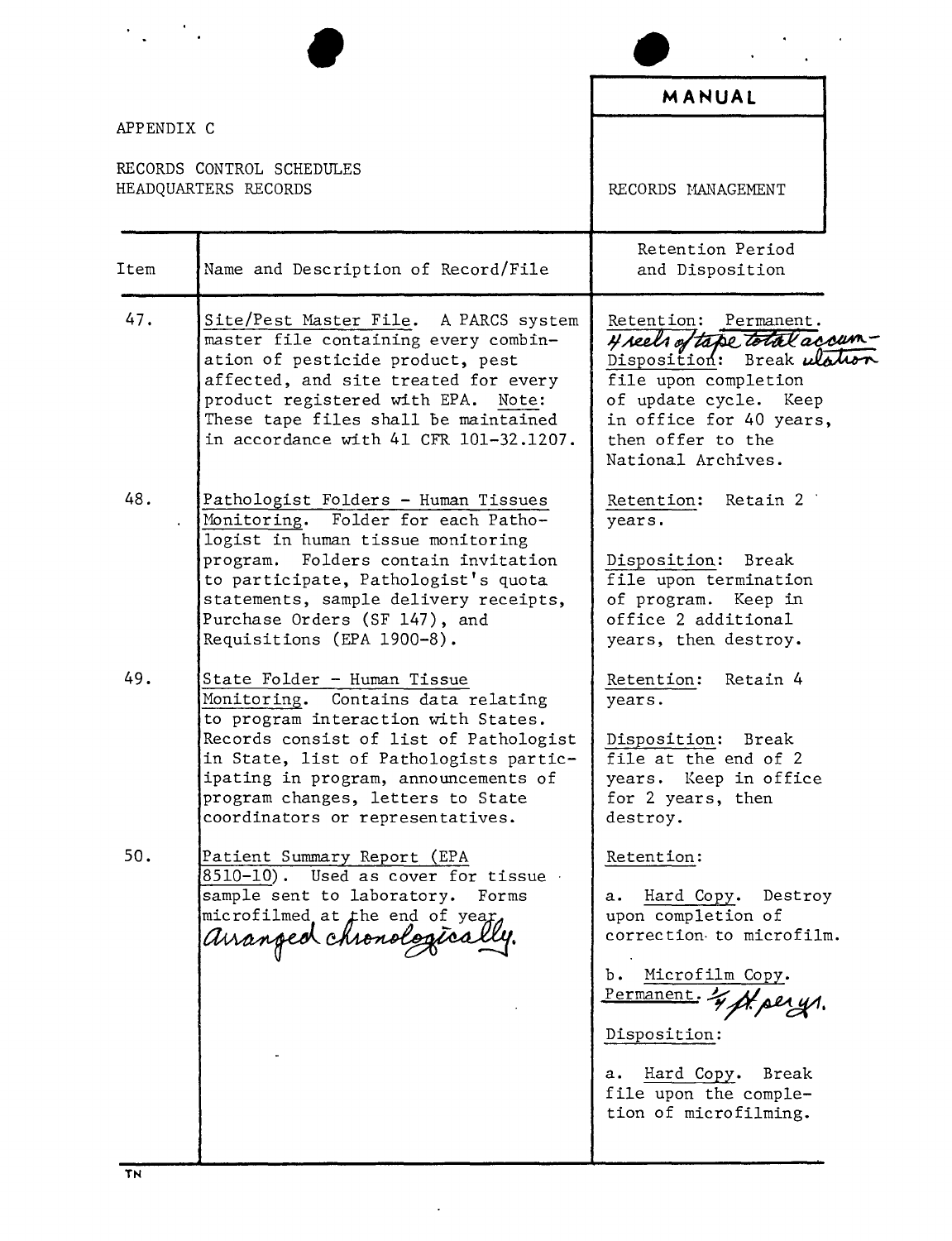|      | MANUAL<br>RECORDS MANAGEMENT                                  |                                                                                                            | APPENDIX C<br>RECORDS CONTROL SCHEDULES<br>HEADQUARTERS RECORDS                                                                                                                                                                                                                                                                                                                                                                                                                                                                                                                                                                                                                                                                                             |
|------|---------------------------------------------------------------|------------------------------------------------------------------------------------------------------------|-------------------------------------------------------------------------------------------------------------------------------------------------------------------------------------------------------------------------------------------------------------------------------------------------------------------------------------------------------------------------------------------------------------------------------------------------------------------------------------------------------------------------------------------------------------------------------------------------------------------------------------------------------------------------------------------------------------------------------------------------------------|
|      |                                                               |                                                                                                            |                                                                                                                                                                                                                                                                                                                                                                                                                                                                                                                                                                                                                                                                                                                                                             |
| Item |                                                               | Name and Description of Record/File                                                                        | Retention Period<br>and Disposition                                                                                                                                                                                                                                                                                                                                                                                                                                                                                                                                                                                                                                                                                                                         |
| 51.  | report on tissue analysis.<br>microfilmed at the end of year. | Tissue Pesticide Residue Analysis<br>Report (EPA 8510-9). Laboratory<br>Forms<br>arranged chronologically. | Destroy after inspec-<br>tion and corrections<br>to microfilm have<br>been completed.<br>Microfilm Copy.<br>b.<br>Break file upon the<br>completion of micro-<br>filming. Keep in<br>office for 30 years,<br>then offer to the<br>National Archives.<br>Retention:<br>Hard Copy. Destroy<br>а.<br>upon completion of<br>correction to microfilm.<br>Microfilm Copy.<br>Ъ.<br>Permanent.<br>Disposition:<br>Hard Copy.<br>Break<br>a.<br>file upon the comple-<br>tion of microfilming.<br>Destroy after inspec-<br>tion and corrections<br>to microfilm have<br>been completed.<br>Microfilm Copy.<br>b.<br>Break file upon the<br>completion of micro-<br>filming. Keep in<br>office for 30 years,<br>then offer to the<br>National Archives.<br><b>TN</b> |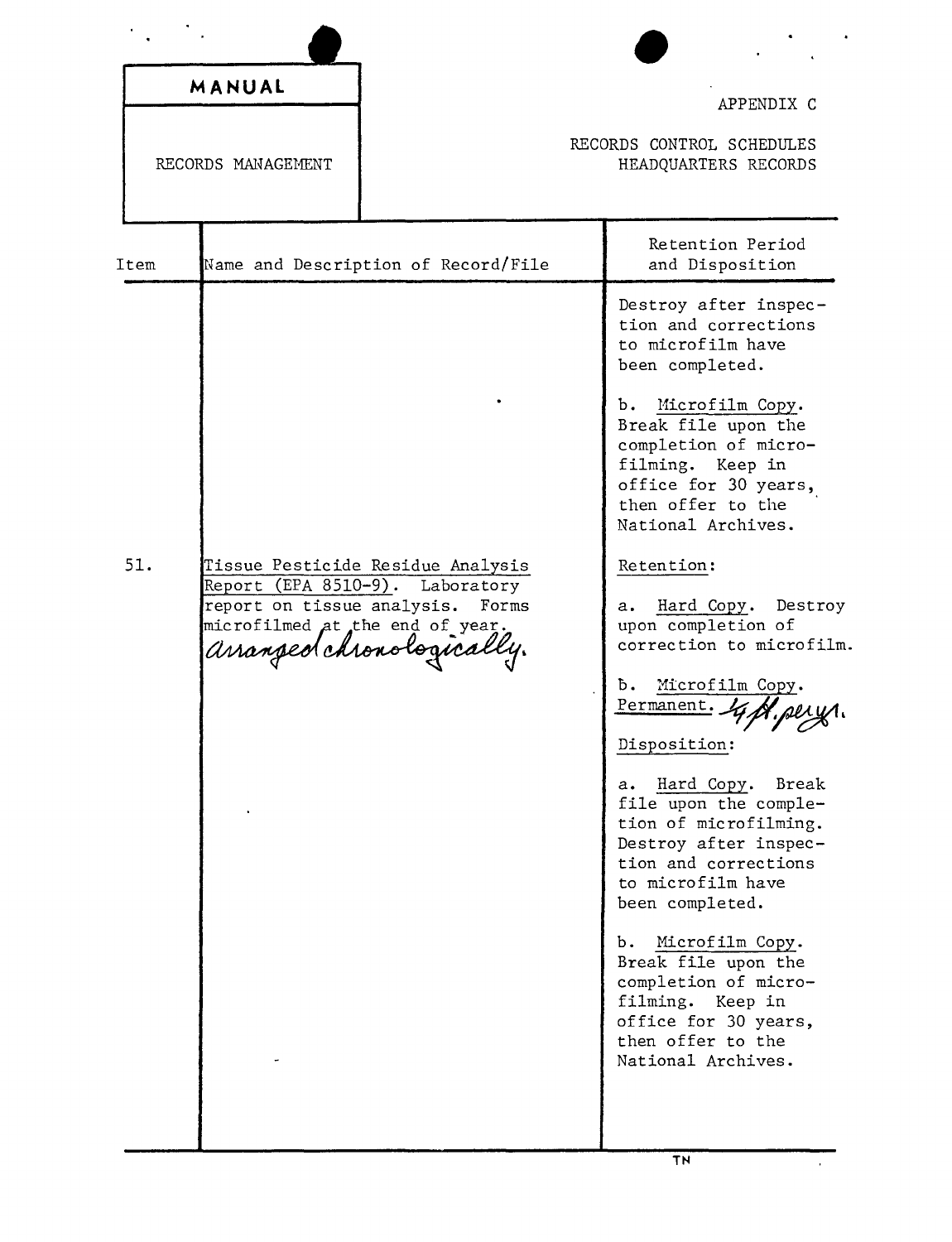|                                                                 |                                                                                                                                                                                                                                                                                                                                                                                                                                                                                                  | MANUAL                                                                                                                                                                                                                                                                                                                                                                                                                          |
|-----------------------------------------------------------------|--------------------------------------------------------------------------------------------------------------------------------------------------------------------------------------------------------------------------------------------------------------------------------------------------------------------------------------------------------------------------------------------------------------------------------------------------------------------------------------------------|---------------------------------------------------------------------------------------------------------------------------------------------------------------------------------------------------------------------------------------------------------------------------------------------------------------------------------------------------------------------------------------------------------------------------------|
| APPENDIX C<br>RECORDS CONTROL SCHEDULES<br>HEADQUARTERS RECORDS |                                                                                                                                                                                                                                                                                                                                                                                                                                                                                                  | RECORDS MANAGEMENT                                                                                                                                                                                                                                                                                                                                                                                                              |
| Item                                                            | Name and Description of Record/File                                                                                                                                                                                                                                                                                                                                                                                                                                                              | Retention Period<br>and Disposition                                                                                                                                                                                                                                                                                                                                                                                             |
| 52.                                                             | Pesticide Human Monitoring Data System.<br>The master file of a data system con-<br>taining patient information from<br>general population surveys used to<br>assess human exposure to pesticides.<br>About 15 standard reports are produced<br>in the form of COM - generated micro-<br>fiche. The tape files shall be main-<br>tained in accordance with 41 CFR<br>101-32.1207. The microfiche reports<br>shall be produced, used, and stored<br>in accordance with 41 CFR 101-11.505-<br>506. | Retention:<br>Microfiche Reports.<br>а.<br>Retain 30 years.<br>Tapes/Disks.<br>Ъ.<br>Permanent. 10 reels of tape<br>Disposition:<br>Microfiche Reports.<br>а.<br>Break file upon com-<br>pletion of microfilm<br>updates. Keep in<br>office for 30 years,<br>then destroy.<br>b. Tapes/Disks.<br>Break file upon com-<br>pletion of update<br>cycle. Keep in<br>office for 30 years,<br>then offer to the<br>National Archives. |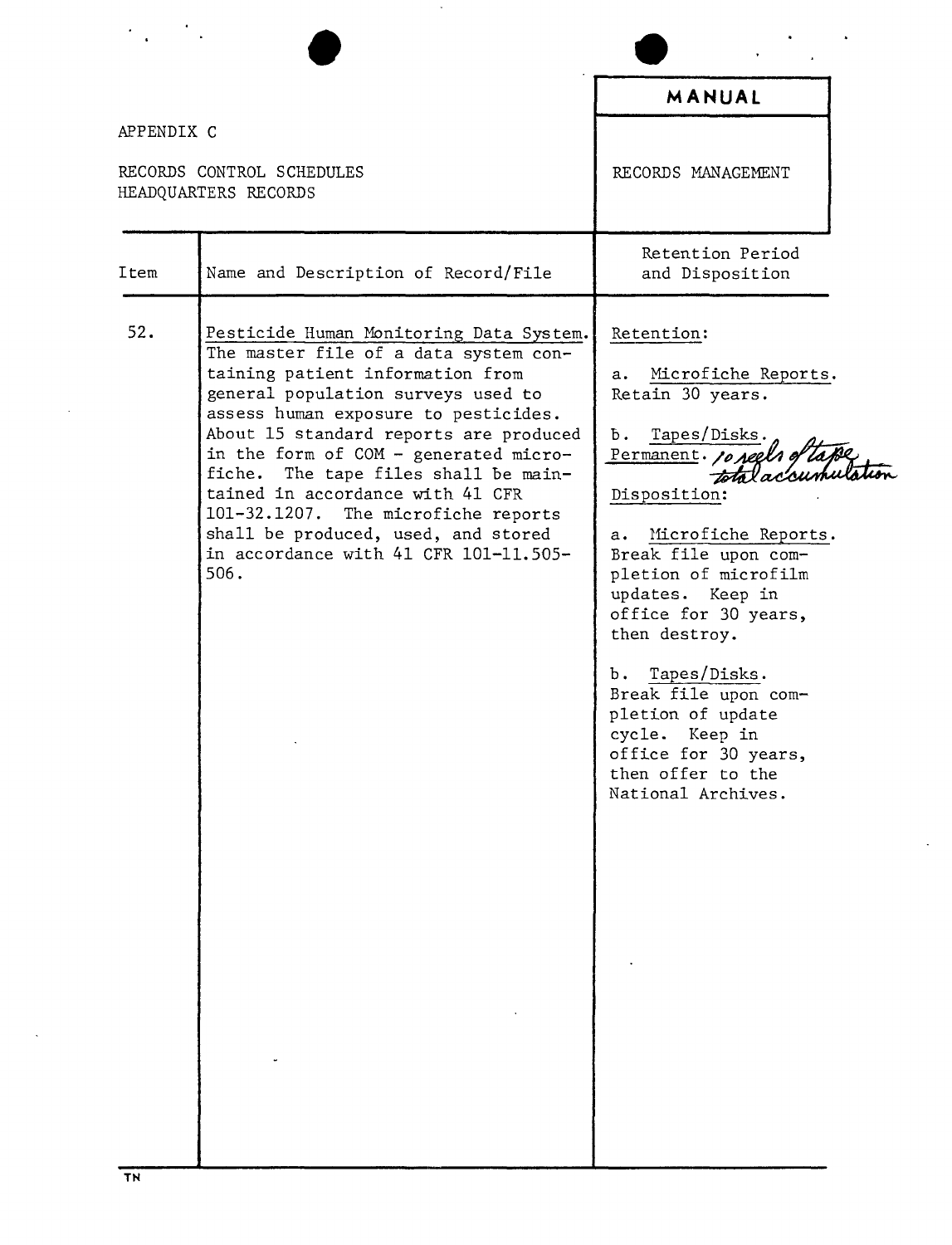| APPENDIX C                                        |                                                                                                                                                                                                                                                                                                                                                                                                                                                                       | MANUAL                                                                                                                                                                      |  |
|---------------------------------------------------|-----------------------------------------------------------------------------------------------------------------------------------------------------------------------------------------------------------------------------------------------------------------------------------------------------------------------------------------------------------------------------------------------------------------------------------------------------------------------|-----------------------------------------------------------------------------------------------------------------------------------------------------------------------------|--|
| RECORDS CONTROL SCHEDULES<br>HEADQUARTERS RECORDS |                                                                                                                                                                                                                                                                                                                                                                                                                                                                       | RECORDS MANAGEMENT                                                                                                                                                          |  |
| Item                                              | Name and Description of Record/File                                                                                                                                                                                                                                                                                                                                                                                                                                   | Retention Period<br>and Disposition                                                                                                                                         |  |
| 53.                                               | Physical Tissue Samples. Tissue<br>samples kept in Cold Storage at<br>Mississippi Laboratory.                                                                                                                                                                                                                                                                                                                                                                         | Retention: As below.<br>Disposition: Break<br>file upon the comple-<br>tion of laboratory<br>test and analysis.<br>Send to EPA Tissue<br>Bank for permanent<br>maintenance. |  |
| 54.                                               | Human Tissue Operations File.<br>Contains data relating to the develop-<br>ment and operation of the Human Tissue<br>Monitoring Program. Records consist of<br>statements of program objectives,<br>recruitment procedures, statistical<br>design for program, sampling location<br>selection, lists of samples shipped<br>to laboratory, contract procedures,<br>This file is documentation to<br>etc.<br>the Pesticide Human Monitoring Data<br>System master file. | Retention: Retain 10<br>years.<br>Disposition: Break<br>file at the end of 2<br>years. Keep in office<br>for 10 years, then<br>destroy.                                     |  |
| 55.                                               | National Human Effects Microfilm<br>File $(1968 - 1969)$ .<br>File contains<br>microfilm copies of the following<br>by State:<br>Periodic Followup Exam<br>а.<br>Autopsy Record<br>Ъ.<br>Surgical Record<br>c.<br>Pesticide Residue Record<br>d.<br>Blood Biochemistry Record<br>e.<br>Urine Biochemistry<br>f.                                                                                                                                                       | Retain 10<br>Retention:<br>years.<br>Disposition:<br>Break<br>file upon the termin-<br>ation of program.<br>Keep in office for 10<br>years, then destroy.                   |  |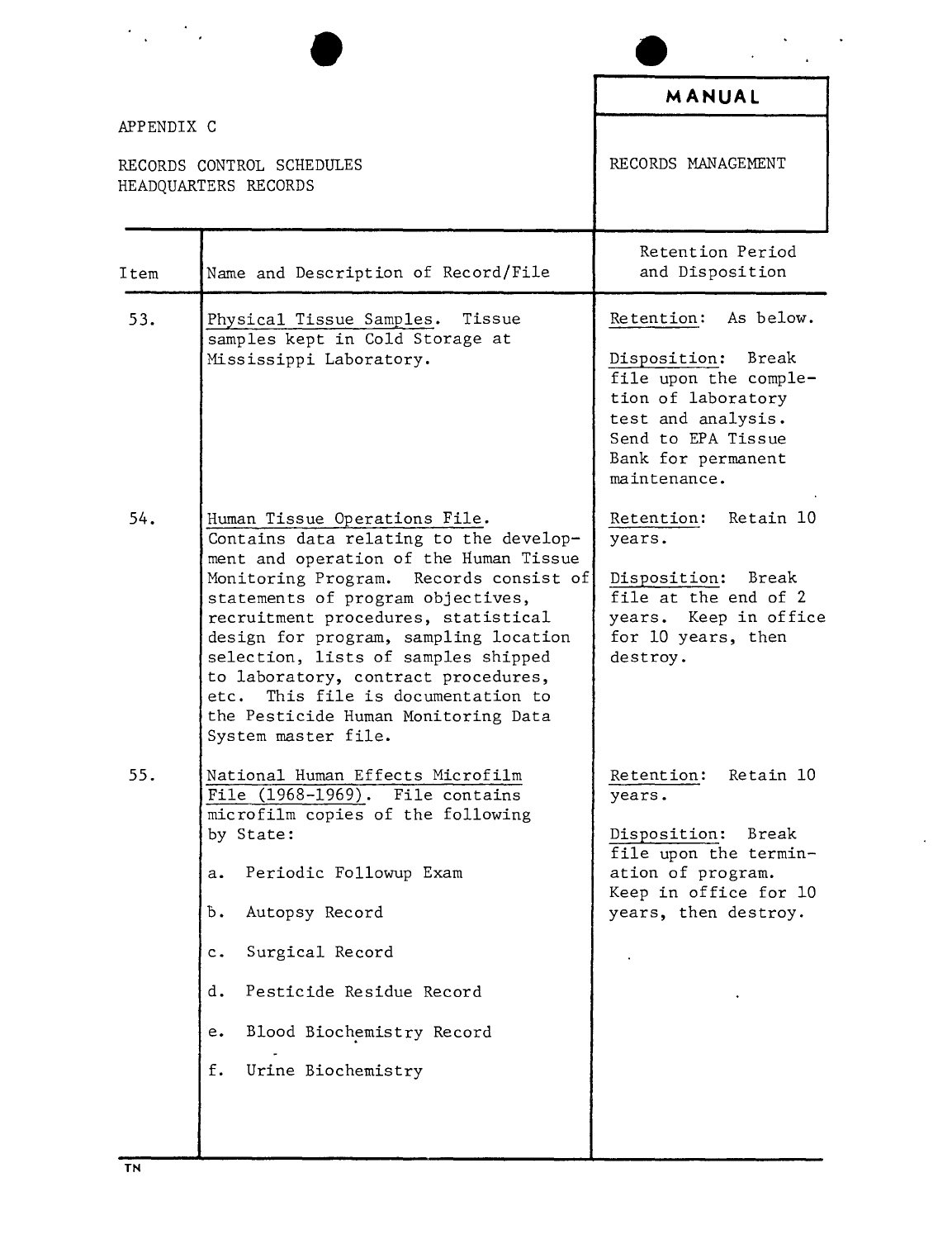| MANUAL                                                                                                                                                                                                                                                                                                        |                                                                                                                                                                                                                                                                                                                                                                                    |
|---------------------------------------------------------------------------------------------------------------------------------------------------------------------------------------------------------------------------------------------------------------------------------------------------------------|------------------------------------------------------------------------------------------------------------------------------------------------------------------------------------------------------------------------------------------------------------------------------------------------------------------------------------------------------------------------------------|
|                                                                                                                                                                                                                                                                                                               | APPENDIX C                                                                                                                                                                                                                                                                                                                                                                         |
| RECORDS MANAGEMENT                                                                                                                                                                                                                                                                                            | RECORDS CONTROL SCHEDULES<br>HEADQUARTERS RECORDS                                                                                                                                                                                                                                                                                                                                  |
| Name and Description of Record/File<br>Item                                                                                                                                                                                                                                                                   | Retention Period<br>and Disposition                                                                                                                                                                                                                                                                                                                                                |
| 56.<br>Conservation Need Inventory (CNI)<br>Soil Monitoring. A collection of<br>volumes by State in which small<br>geographic areas (sites) are<br>numerically identified. Used for<br>site location coding.                                                                                                  | Retention: Retain 8<br>years.<br>Disposition: Break<br>file upon the termin-<br>ation of CNI system<br>for site identification.<br>Keep in office for 3<br>years, then transfer<br>to the Federal<br>Records Center. Keep<br>in FRC for 5 years,<br>then destroy.                                                                                                                  |
| 57.<br>Sample (Soil) Data Sheets EPA Form<br>8550-1. Form used to send soil<br>samples and data to laboratories.<br>Forms microfilmed at end of year.<br>Also used for data validation and<br>for drawing site maps showing urban<br>sampling sites in the Urban Monitoring<br>Programs. arranged chronologic | Retention:<br>a. Hard Copy. Retain<br>1 year.<br>Microfilm Copy.<br>b. .<br>Retain 10 years.<br>ermene<br>Disposition:<br>a. Hard Copy. Break<br>file upon the correc-<br>tion of Error Listings.<br>Keep in office for 1<br>year, then destroy.<br>b. Microfilm Copy.<br>Break file upon the<br>completion of micro-<br>filming. Keep in<br>office for 10 years,<br>then destroy. |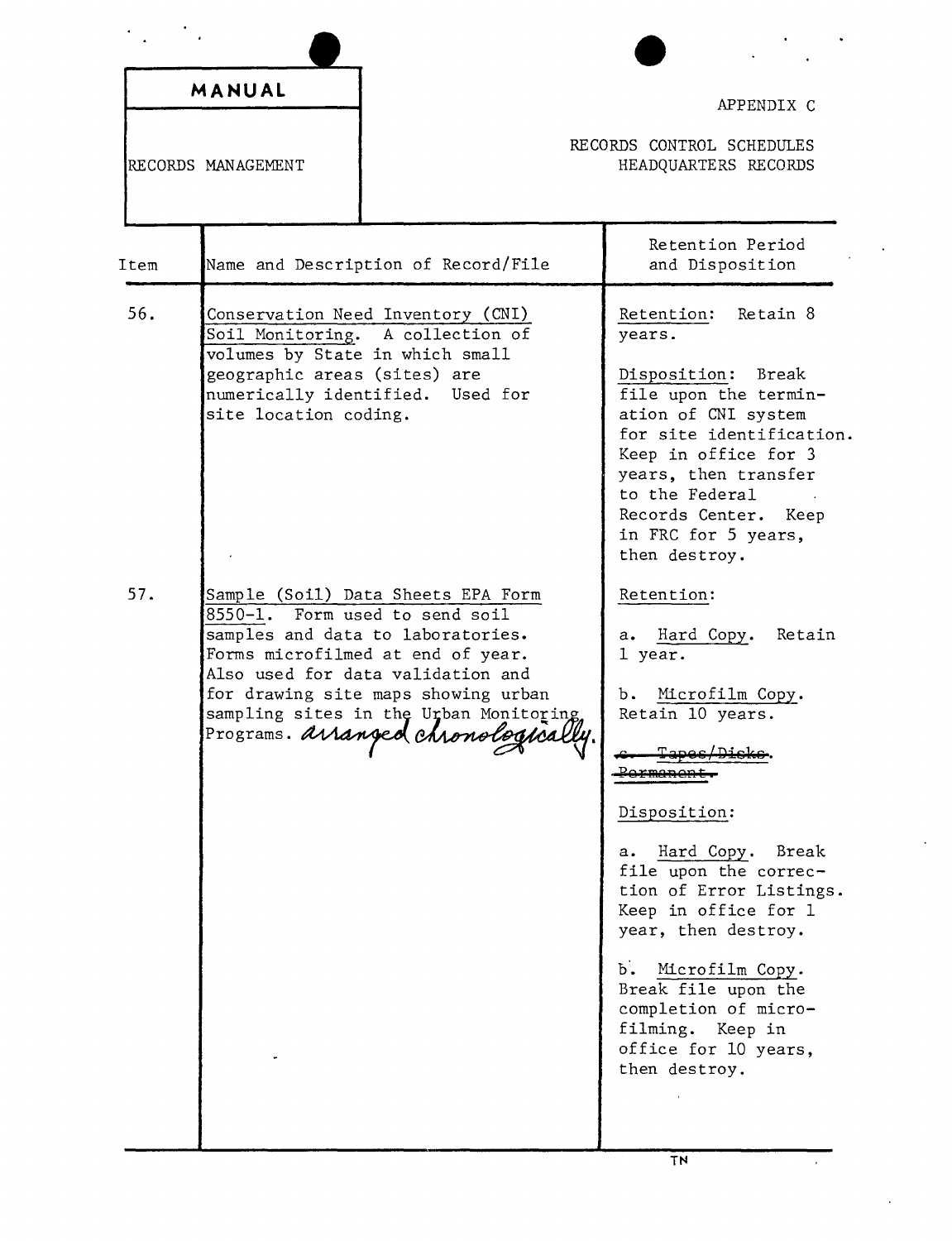|                                                                 |                                                                                                                                                                                                                                                                                                                                                                                                                                                                                                                                                                                                                                                       | MANUAL                                                                                                                                                                                                                                                                                                                                                                                                                                                                                                                                                                                                                                                                                                                                                              |
|-----------------------------------------------------------------|-------------------------------------------------------------------------------------------------------------------------------------------------------------------------------------------------------------------------------------------------------------------------------------------------------------------------------------------------------------------------------------------------------------------------------------------------------------------------------------------------------------------------------------------------------------------------------------------------------------------------------------------------------|---------------------------------------------------------------------------------------------------------------------------------------------------------------------------------------------------------------------------------------------------------------------------------------------------------------------------------------------------------------------------------------------------------------------------------------------------------------------------------------------------------------------------------------------------------------------------------------------------------------------------------------------------------------------------------------------------------------------------------------------------------------------|
| APPENDIX C<br>RECORDS CONTROL SCHEDULES<br>HEADQUARTERS RECORDS |                                                                                                                                                                                                                                                                                                                                                                                                                                                                                                                                                                                                                                                       | RECORDS MANAGEMENT                                                                                                                                                                                                                                                                                                                                                                                                                                                                                                                                                                                                                                                                                                                                                  |
| Item                                                            | Name and Description of Record/File                                                                                                                                                                                                                                                                                                                                                                                                                                                                                                                                                                                                                   | Retention Period<br>and Disposition                                                                                                                                                                                                                                                                                                                                                                                                                                                                                                                                                                                                                                                                                                                                 |
| 58.                                                             | Cropping and Pesticide Use Master<br>File.<br>Contains data extracted from<br>EPA Form 8550-3, Cropping and Pesti-<br>cide Use Record, showing a stratified<br>sample of 10-acre sites in 37 states,<br>including pesticide application data<br>(kind and amount) and cropping infor-<br>mation for agricultural sampling sites.<br>Sample date includes lab and accession<br>number, region and state code, year<br>of survey, crop name and number of<br>acres, pesticide use code, method of<br>application, and pounds per acre of<br>active ingredients.<br>Note:<br>Tape files<br>shall be maintained in accordance with<br>41 CFR 101-32.1207. | <del>Tapes/Dicks.</del><br>Break file after com-<br>pletion of report.<br>Keep in office for 10<br>years, then offer to<br>the National Archive:<br>Retention:<br>Hard Copy.<br>Retain<br>а.<br>1 year.<br>Microfilm Copy.<br>b.<br>Retain 10 years.<br>Tapes/Disks,<br>$\mathbf{c}$ .<br>Permanent. 5 reels of<br>totalaccumulation<br>Disposition:<br>Hard Copy. Break<br>а.<br>file upon the correc-<br>tion of Error Listings.<br>Keep in office for 1<br>year, then destroy.<br>Microfilm Copy.<br>b.<br>Break file upon the<br>completion of micro-<br>filming. Keep in<br>office for 10 years,<br>then destroy.<br>c. Tapes/Disks.<br>Break file after com-<br>pletion of report.<br>Keep in office for 10<br>years, then offer to<br>the National Archives. |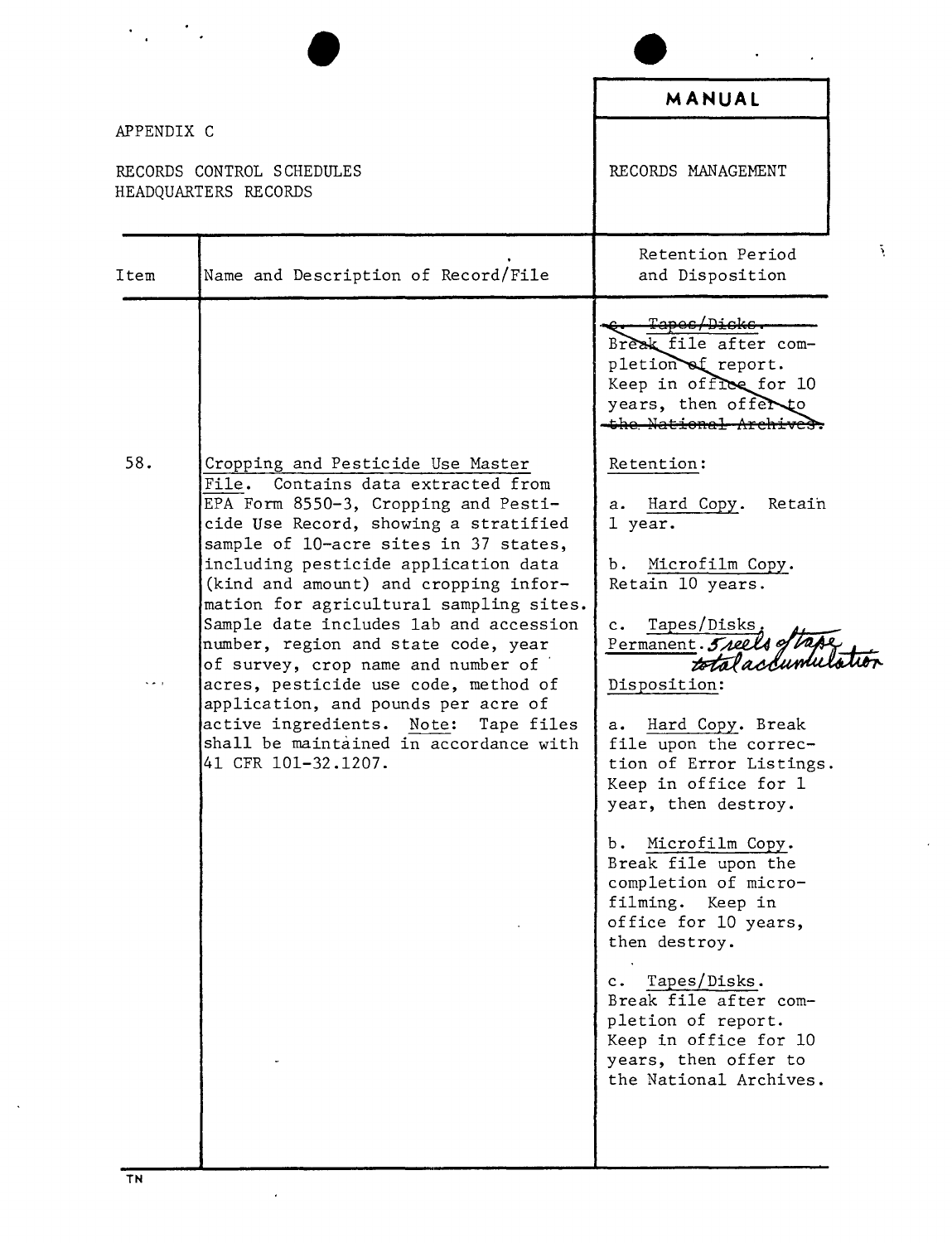| MANUAL<br>RECORDS MANAGEMENT |                                                                                                              |                                                                                                                                                                                                                                                                                                                                                                                                                                                                                                                                    | APPENDIX C<br>RECORDS CONTROL SCHEDULES<br>HEADQUARTERS RECORDS                                                                                                                                                                                                                                                                                                                                       |
|------------------------------|--------------------------------------------------------------------------------------------------------------|------------------------------------------------------------------------------------------------------------------------------------------------------------------------------------------------------------------------------------------------------------------------------------------------------------------------------------------------------------------------------------------------------------------------------------------------------------------------------------------------------------------------------------|-------------------------------------------------------------------------------------------------------------------------------------------------------------------------------------------------------------------------------------------------------------------------------------------------------------------------------------------------------------------------------------------------------|
| Item                         |                                                                                                              | Name and Description of Record/File                                                                                                                                                                                                                                                                                                                                                                                                                                                                                                | Retention Period<br>and Disposition                                                                                                                                                                                                                                                                                                                                                                   |
| 59.                          | residues in soils and crops.<br>erature, soil composition, date<br>Note:<br>$101 - 32.1207.$                 | Soil Analysis (or Residue) Master File.<br>A master file containing data from EPA<br>Form 8550-2, Analysis (Soil) Worksheets<br>used to determine levels of pesticide<br>Data<br>recorded for each stratified sample<br>of cropland and non-cropland soil<br>includes laboratory number, accession<br>number, state code, site station<br>number, date sampled, rainfall, temp-<br>of analysis, and class, code, and<br>amount of pesticide residue collected.<br>The tape file shall be main-<br>tained in accordance with 41 CFR | Retention:<br>Hard Copy.<br>Retain<br>а.<br>6 months.<br>·Tapes/Disks.<br>ъ.<br>Permanent. 5 seels of tape.<br>Disposition:<br>Hard Copy. Break<br>а.<br>file upon correction<br>of Error Listings.<br>Keep in office for 6<br>months, then destroy.<br>Tapes/Disks.<br>b.<br>Break file after com-<br>pletion of udate cycle.<br>Keep in office 12 years.<br>then offer to the<br>National Archives. |
| 60.                          | Soil Monitoring Reports.<br>Computer printouts.<br>Laboratory Analysis Report<br>by State and Crop)<br>area) | Pesticide Residues in Cropland Soil<br>(by Crop - State - Region and Area)<br>(Pesticides detected by analysis -<br>Probit Analysis Report (Log probit $-$ %<br>of responses read. By State and crop                                                                                                                                                                                                                                                                                                                               | Retention: Retain 5<br>years.<br>Disposition: Break<br>file upon publication<br>of reports, then<br>transfer to the<br>Federal Records<br>Center. Keep in FRC<br>for 5 years, then<br>destroy.                                                                                                                                                                                                        |

 $\hat{\mathbf{r}}$ 

 $\hat{\mathbf{r}}$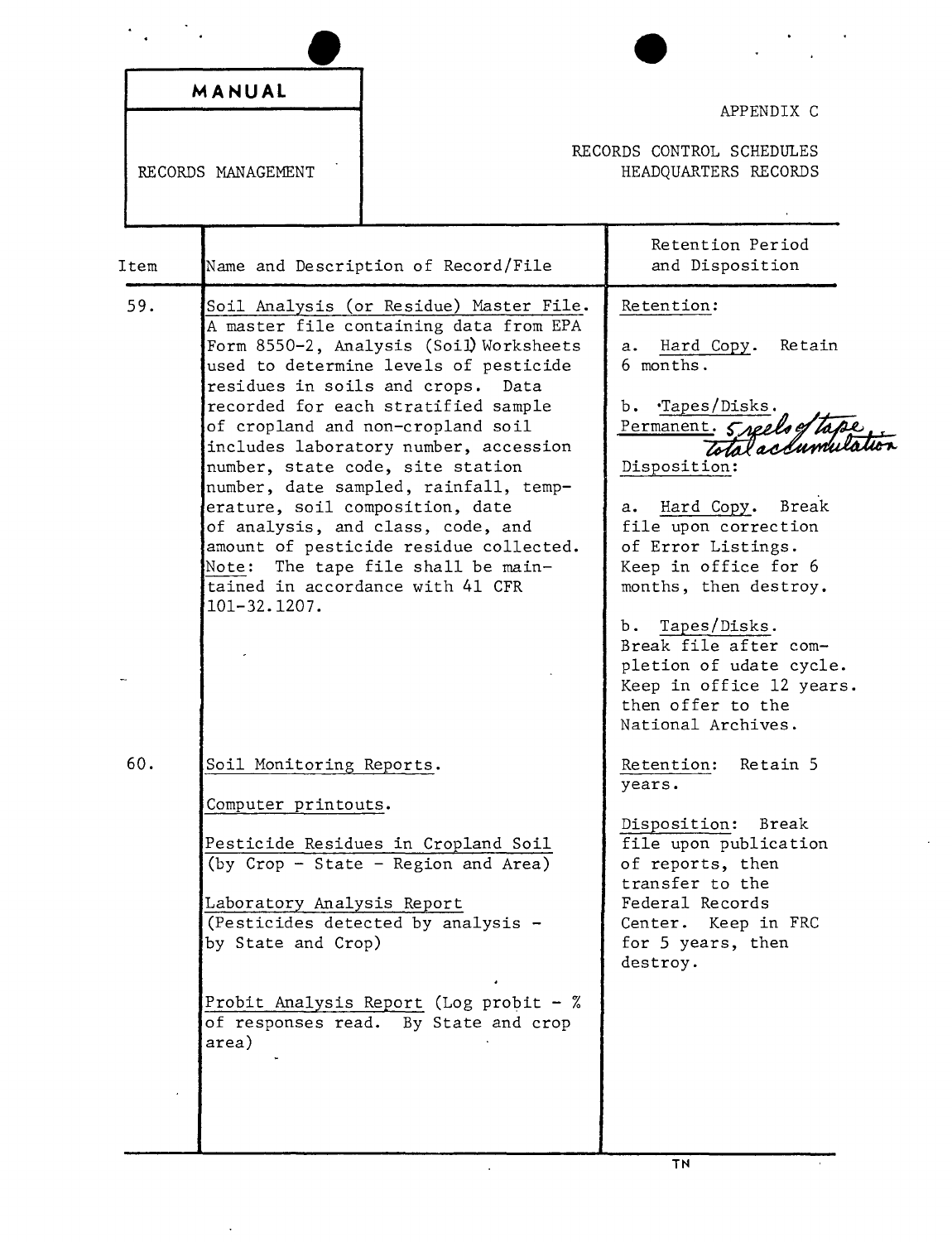|            |                                                                                                                                                                                                                                                                                                                                          | MANUAL                                                                                                  |
|------------|------------------------------------------------------------------------------------------------------------------------------------------------------------------------------------------------------------------------------------------------------------------------------------------------------------------------------------------|---------------------------------------------------------------------------------------------------------|
| APPENDIX C | RECORDS CONTROL SCHEDULES<br>HEADQUARTERS RECORDS                                                                                                                                                                                                                                                                                        | RECORDS MANAGEMENT                                                                                      |
| Item       | Name and Description of Record/File                                                                                                                                                                                                                                                                                                      | Retention Period<br>and Disposition                                                                     |
|            | Frequency Distribution Cropland and<br>noncropland % of times found by land,<br>crop, State, and pesticide)                                                                                                                                                                                                                              |                                                                                                         |
|            | State Data Summaries for Material<br>Other than Soil (Residues by Crop<br>and State)                                                                                                                                                                                                                                                     |                                                                                                         |
|            | Cropping and Field Use Record Report<br>(Pesticides applied to Cropland. By<br>State, crop, number of acres, pesticide<br>$etc.$ )                                                                                                                                                                                                       |                                                                                                         |
| 61.        | Physical Soil Samples.<br>Samples of soil<br>kept in laboratory.                                                                                                                                                                                                                                                                         | Retention: Retain 2<br>years.                                                                           |
|            |                                                                                                                                                                                                                                                                                                                                          | Disposition: Keep in<br>laboratory for 2 years,<br>after test and<br>analysis, then destroy.            |
| 62.        | Soil Monitoring Operations Files.<br>Contains data relating to the develop-                                                                                                                                                                                                                                                              | Retention:<br>Retain 10<br>years.                                                                       |
|            | ment and operation of the Soil Residue<br>Records consist of state-<br>Program.<br>ment of objectives, layout for data<br>collection and sample collection,<br>program for processing data, list of<br>samples, comments from field force,<br>photographs of site locations, review<br>of numbering program, detailed work<br>summaries. | Disposition:<br>Break<br>file at the end of 5<br>years. Keep in office<br>for 5 years, then<br>destroy. |
| 63.        | Federal Register Notices Project File.<br>File for handling Notices for public-<br>ation in the Federal Register.<br>Notices<br>usually pertain to pesticide products,                                                                                                                                                                   | Retention:<br>Retain 7<br>years.<br>Disposition:<br>Break                                               |

 $\ddot{\phantom{0}}$ 

 $\bullet$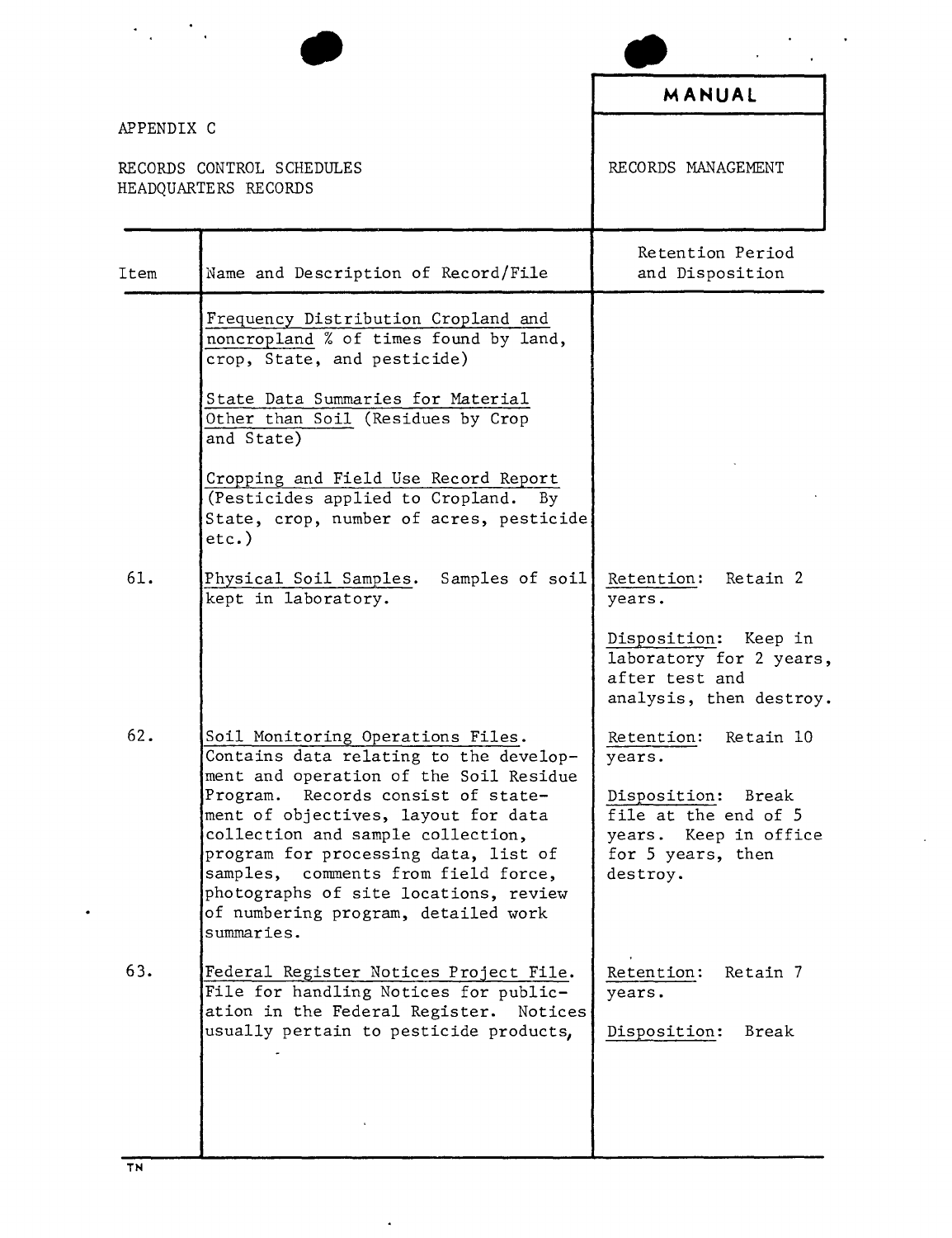|                    | MANUAL                              |                                                                                                                                                                                                                                                                                                                                    |                                                                                                                                                          |
|--------------------|-------------------------------------|------------------------------------------------------------------------------------------------------------------------------------------------------------------------------------------------------------------------------------------------------------------------------------------------------------------------------------|----------------------------------------------------------------------------------------------------------------------------------------------------------|
| RECORDS MANAGEMENT |                                     | APPENDIX C<br>RECORDS CONTROL SHCEDULES<br>HEADQUARTERS RECORDS                                                                                                                                                                                                                                                                    |                                                                                                                                                          |
| Item               |                                     | Name and Description of Record/File                                                                                                                                                                                                                                                                                                | Retention Period<br>and Disposition                                                                                                                      |
|                    |                                     | registrations and cancellations, or the<br>announcement of a hearing. Records con-<br>sist of final and approved draft of<br>Notice, copies of product labels, tear<br>sheet from Federal Register, newspaper<br>clippings, and EPA press releases,<br>citations and abstracts of articles.                                        | file at the end of<br>year. Keep in office<br>for 7 years, then<br>destroy.                                                                              |
| 64.                | educational institutions.           | Federal Register - Response to Notices<br>Published. Responses in the form of<br>correspondence from the public, civic<br>groups, industrial organizations, State<br>and local governments, religious and                                                                                                                          | Retention:<br>Retain 7<br>years.<br>Disposition: Break<br>file at the end of<br>year. Send to<br>Federal Records<br>Center for 7 years,<br>then destroy. |
| $-65.$             | ation in the Federal Register.      | Federal Register - Log Book of Notices.<br>Book listing the receipt and disposi-<br>tion of all documents slated for public-                                                                                                                                                                                                       | Retain 7<br>Retention:<br>years.<br>Disposition:<br>Break<br>file at the end of<br>year. Keep in office<br>7 years, then<br>destroy.                     |
| 66.                | ananged by year <i>of edition</i> . | EPA Compendium of Registered Pesticides<br>(Green Sheets), and the USDA Summary of<br>Registered Agricultural Pesticide<br>Chemical Uses. A summary of the formu-<br>lation, use, tolerance, dosage, and<br>limitations of registered pesticides<br>and toxic substances. Published in<br>three editions $-1961$ , 1966, and 1973. | Retention:<br>Record or Master<br>а.<br>Copy. Permanent. 1100<br>Information Copi<br>b.<br>As determined by users<br>reference needs.<br>Disposition:    |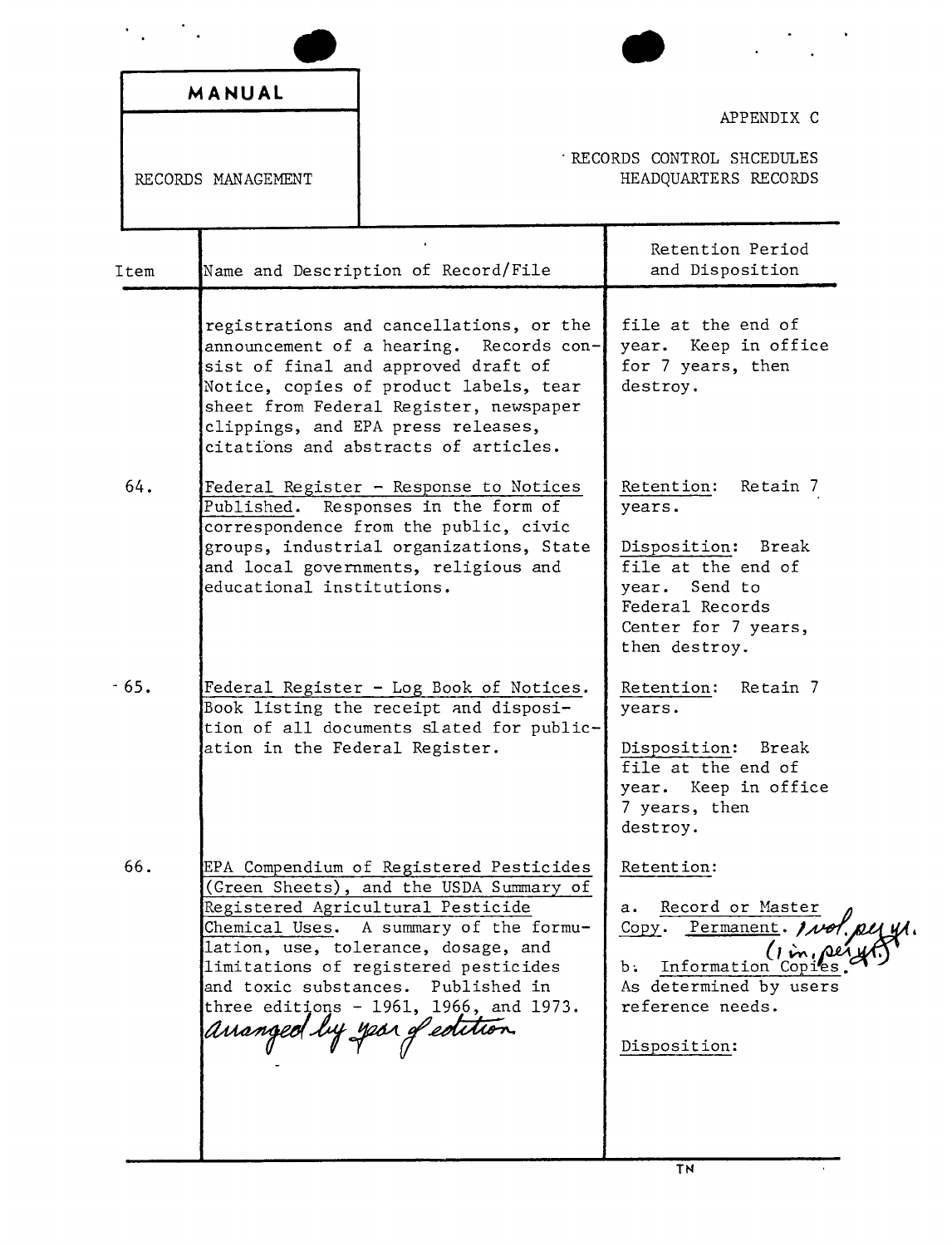|            |                                                                                                                                                                                                                                                                        | MANUAL                                                                                                                                                                                                          |
|------------|------------------------------------------------------------------------------------------------------------------------------------------------------------------------------------------------------------------------------------------------------------------------|-----------------------------------------------------------------------------------------------------------------------------------------------------------------------------------------------------------------|
| APPENDIX C |                                                                                                                                                                                                                                                                        |                                                                                                                                                                                                                 |
|            | RECORDS CONTROL SCHEDULES<br>HEADQUARTERS RECORDS                                                                                                                                                                                                                      | RECORDS MANAGEMENT                                                                                                                                                                                              |
| Item       | Name and Description of Record/File                                                                                                                                                                                                                                    | Retention Period<br>and Disposition                                                                                                                                                                             |
|            |                                                                                                                                                                                                                                                                        | a. Record or Master<br>Break file up-<br>Copy.<br>on the initiation of<br>a new edition, then<br>send to the Federal<br>Records Center. Keep<br>in FRC for 20 years,<br>then offer to the<br>National Archives. |
|            |                                                                                                                                                                                                                                                                        | b. Information Copies.<br>Destroy when no longer<br>needed.                                                                                                                                                     |
| 67.        | Laboratory Cards (ID). 5 x 8 inch<br>cards that contain the laboratory<br>analysis report on pesticide samples<br>picked up by Federal Investigators.<br>Cards are frequently duplicated<br>for varied indexes such as ID number,<br>chemical name, product name, etc. | Retention: As below.<br>Disposition: Destroy<br>when no longer needed<br>for reference.                                                                                                                         |
| 68.        | Laboratory Test Report. Laboratory<br>reports of the receipt and test made<br>on pesticide samples.                                                                                                                                                                    | Retention: Retain 15<br>years.<br>Disposition: Break<br>file at the end of 5<br>years. Keep in<br>laboratory installation<br>for an additional 15<br>years, then destroy.                                       |
| 69.        | Physical Pesticide Samples. Physical<br>samples of pesticides received and<br>tested at EPA laboratory facility.                                                                                                                                                       | Retention:<br>Retain 3<br>months.<br>Disposition: Keep in<br>laboratory for 3 months<br>after receipt of perma-<br>nent abeyance notice,<br>then destroy.                                                       |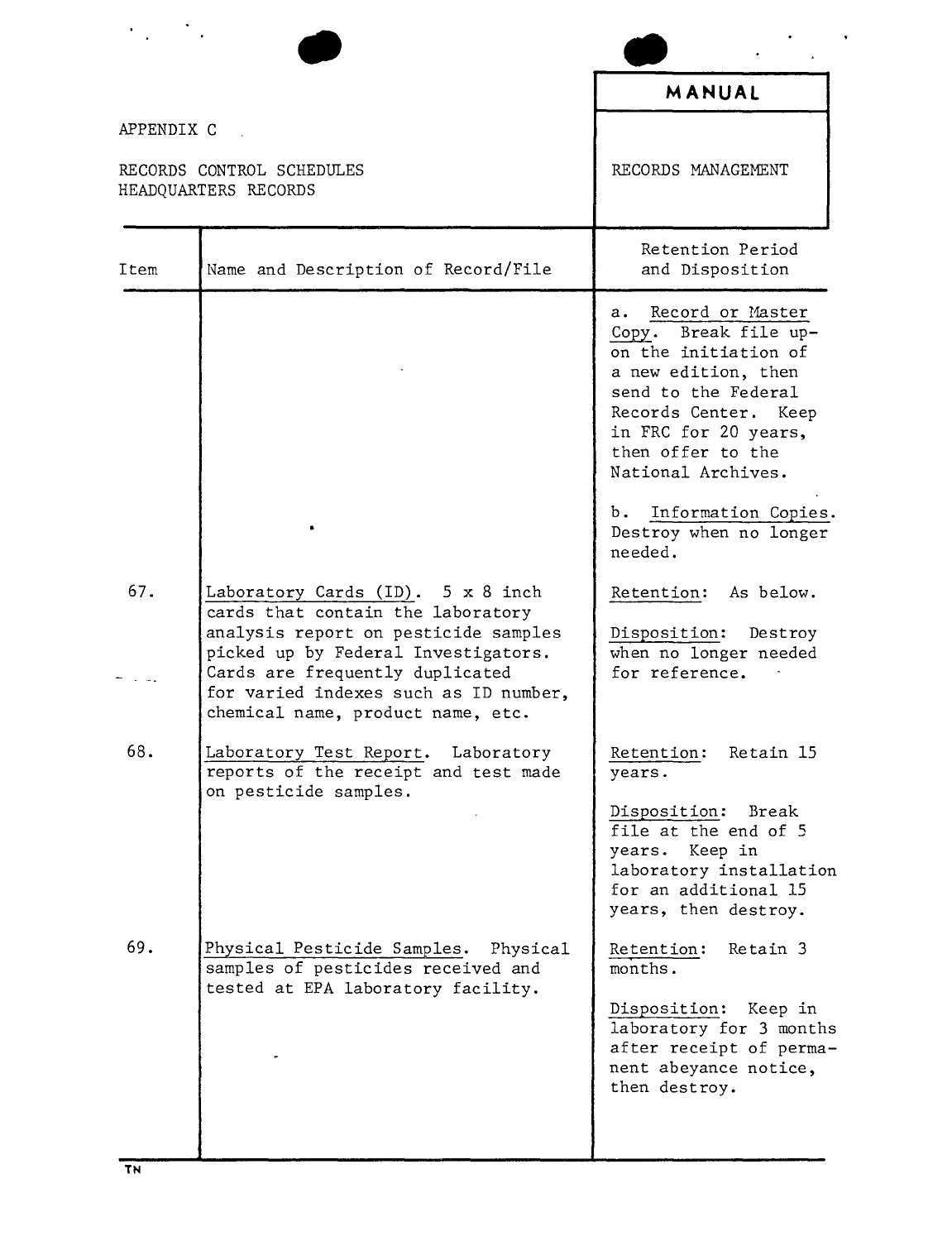|                    | MANUAL                                                                                                                       |                                                                                                                                                                                                                 | APPENDIX C                                                                                                                                                                               |
|--------------------|------------------------------------------------------------------------------------------------------------------------------|-----------------------------------------------------------------------------------------------------------------------------------------------------------------------------------------------------------------|------------------------------------------------------------------------------------------------------------------------------------------------------------------------------------------|
| RECORDS MANAGEMENT |                                                                                                                              | RECORDS CONTROL SCHEDULES<br>HEADQUARTERS RECORDS                                                                                                                                                               |                                                                                                                                                                                          |
| Item               |                                                                                                                              | Name and Description of Record/File                                                                                                                                                                             | Retention Period<br>and Disposition                                                                                                                                                      |
| 70.                | Protocols - Analytical Methods.<br>sidered for use.                                                                          | Laboratory test methods used in the<br>analysis of official samples or con-                                                                                                                                     | Retention: Retain 30<br>years.<br>Disposition: Break<br>file when test method<br>is revised or discon-<br>tinued. Keep at lab-<br>oratory installation<br>for 30 years, then<br>destroy. |
| 71.                | chemical journals and technical<br>publisher) form.                                                                          | Chemical Abstracts. Collection of<br>abstracts of articles published in<br>publications. Abstracts maintained<br>in book and microfilm (leased from                                                             | Retention: As below.<br>Disposition: Return,<br>or destroy when no<br>longer needed for<br>reference.                                                                                    |
| 72.                | Technical Environmental Reports<br>and distributed by the National<br>Reports produced by Government<br>Government contract. | (Microfiche). Microfiche copies of<br>environmental reports microfilmed<br>Technical Information Service (NTIS).<br>agencies by commercial unit under                                                           | Retention:<br>As below.<br>Disposition: Return,<br>or destroy when no<br>longer needed for<br>reference.                                                                                 |
| 73.                | and technical publication.<br>ananged chronologica                                                                           | Health Aspects of Pesticides - Abstract<br>Bulletin (HAPAB). A quarterly public-<br>ation put out by the Technical Services<br>Division containing abstracts of current<br>pesticide articles from professional | Retention:<br>Record Copy.<br>а.<br>Permanent. 6 in per. 11.<br>b. Information Copies.<br>As determined by user<br>needs.<br>Disposition:<br>Record Copy.<br>Break<br>а.                 |

 $\mathbb{R}^2$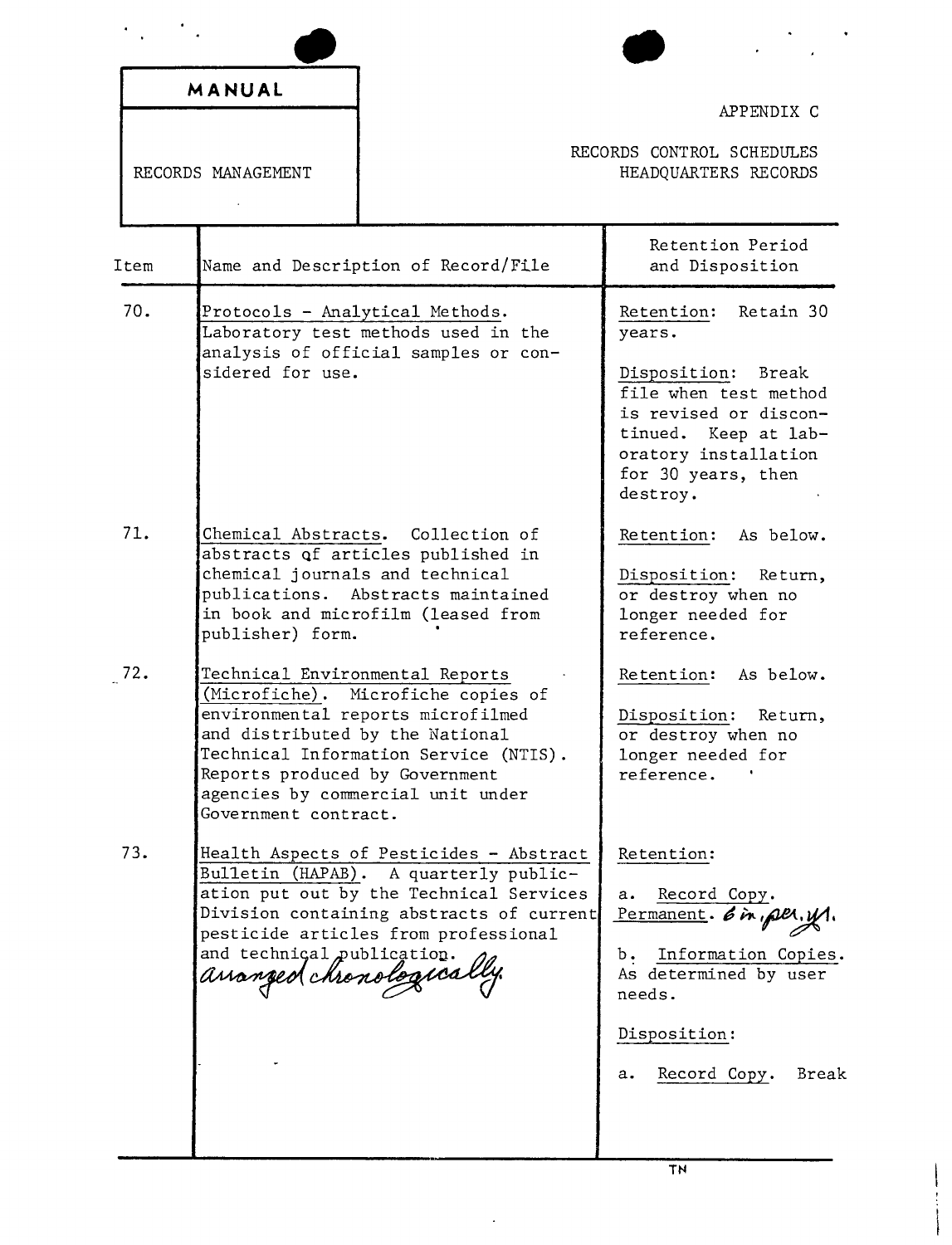|            |                                                                                                                                                                                                                                                                                                                                                                             | MANUAL                                                                                                                                                                          |
|------------|-----------------------------------------------------------------------------------------------------------------------------------------------------------------------------------------------------------------------------------------------------------------------------------------------------------------------------------------------------------------------------|---------------------------------------------------------------------------------------------------------------------------------------------------------------------------------|
| APPENDIX C |                                                                                                                                                                                                                                                                                                                                                                             |                                                                                                                                                                                 |
|            | RECORDS CONTROL SCHEDULES<br>HEADQUARTERS RECORDS                                                                                                                                                                                                                                                                                                                           | RECORDS MANAGEMENT                                                                                                                                                              |
| Item       | Name and Description of Record/File                                                                                                                                                                                                                                                                                                                                         | Retention Period<br>and Disposition                                                                                                                                             |
|            |                                                                                                                                                                                                                                                                                                                                                                             | file at the end of<br>year. Keep in office<br>for 30 years, then<br>offer to the National<br>Archives.                                                                          |
|            |                                                                                                                                                                                                                                                                                                                                                                             | Information Copies.<br>b.,<br>Destroy when no longer<br>needed.                                                                                                                 |
| 74.        | Copies of Articles Abstracted for<br>HAPAB Publication.<br>Xeroxed copies<br>or tear sheets of the articles                                                                                                                                                                                                                                                                 | Retention:<br>Retain<br>Hard Copy.<br>а.                                                                                                                                        |
|            | abstracted for HAPAB. ananged<br>alphabetically by title of article.                                                                                                                                                                                                                                                                                                        | 1 year.<br>$\mathbf{b}$ .<br>Microfiche Copy.<br>Permanent. In perys.                                                                                                           |
|            |                                                                                                                                                                                                                                                                                                                                                                             | Disposition:                                                                                                                                                                    |
|            |                                                                                                                                                                                                                                                                                                                                                                             | a. Hard Copy. Keep<br>1 year after micro-<br>filming and editing,<br>then destroy.                                                                                              |
|            |                                                                                                                                                                                                                                                                                                                                                                             | b. Microfiche Copy.<br>Break file at the end<br>of 30 years, then<br>offer to the National<br>Archives.                                                                         |
| 75.        | fanuscripts of Articles Written by<br>EPA Personnel. Original draft of<br>besticide articles submitted to<br>professional, trade, and commercial<br>magazines for publication.<br>Includes<br>manuscripts awaiting publication as<br>vell as those published.<br>Folder may<br>also contain reprint of published<br>priicle. ananged alphgletica<br>  by surname of author. | Retention: Permanent.<br>I in, per. yr.<br>Disposition:<br>Break<br>file at the end of<br>10 years.  Keep in<br>office for 20 years,<br>then offer to the<br>National Archives. |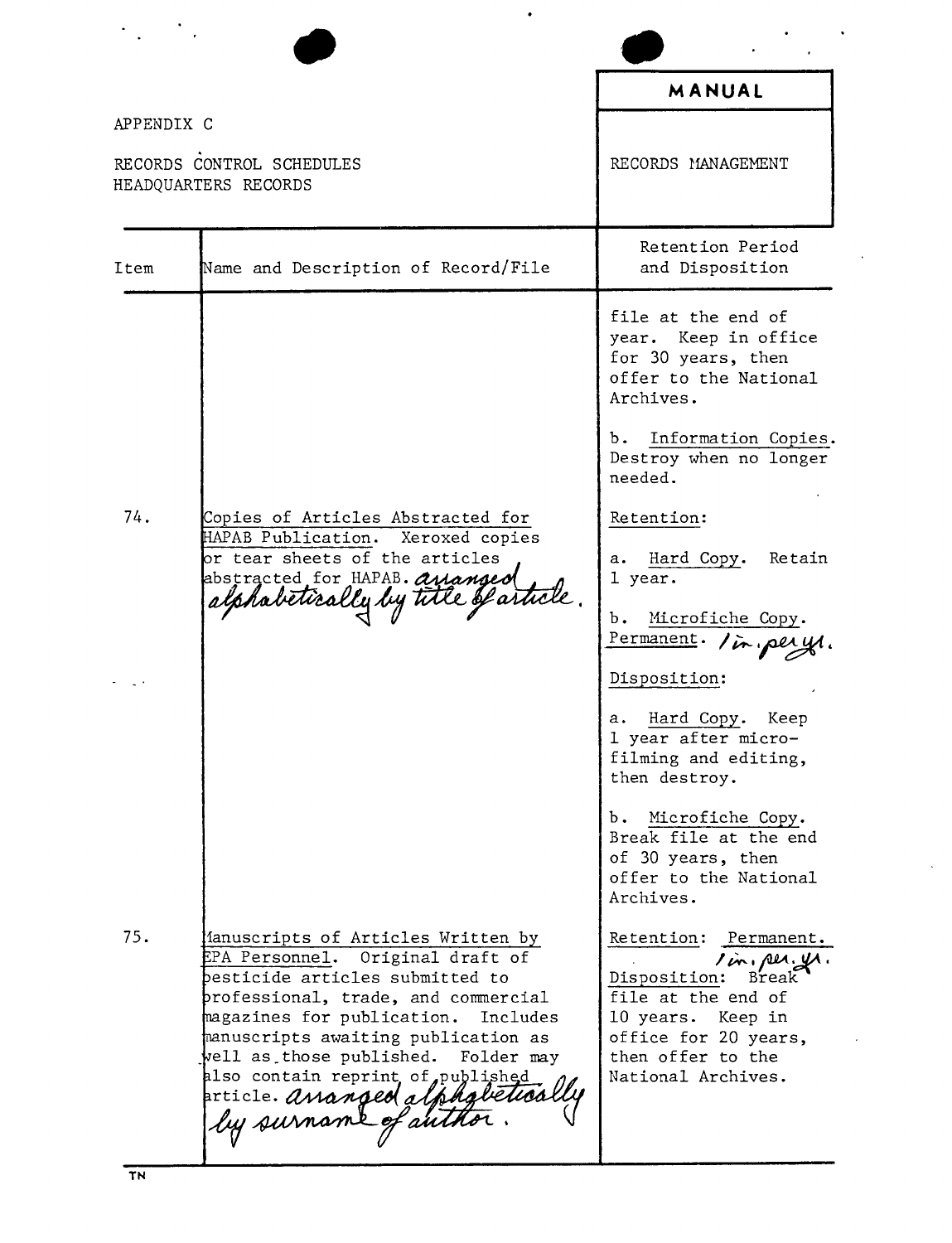|      | MANUAL                                  |                                                                                                                                                                                                                                                                                  | APPENDIX C                                                                                                                                                                                                                                                                                                                                                                                                                                                                              |
|------|-----------------------------------------|----------------------------------------------------------------------------------------------------------------------------------------------------------------------------------------------------------------------------------------------------------------------------------|-----------------------------------------------------------------------------------------------------------------------------------------------------------------------------------------------------------------------------------------------------------------------------------------------------------------------------------------------------------------------------------------------------------------------------------------------------------------------------------------|
|      | RECORDS MANAGEMENT                      |                                                                                                                                                                                                                                                                                  | RECORDS CONTROL SCHEDULES<br>HEADQUARTERS RECORDS                                                                                                                                                                                                                                                                                                                                                                                                                                       |
| Item |                                         | Name and Description of Record/File                                                                                                                                                                                                                                              | Retention Period<br>and Disposition                                                                                                                                                                                                                                                                                                                                                                                                                                                     |
| 76.  | equipment specifications, file<br>outs. | Computer Program Documentation Files.<br>Documents relating to the design,<br>installation, and operation of data<br>processing jobs. Records consist of<br>block diagrams, personnel assignments,<br>identification, error procedures,<br>program instructions, and report lay- | Retain 3<br>Retention:<br>years.<br>Disposition: Break<br>file upon job comple-<br>tion or termination.<br>Keep in office for 3<br>years, then destroy.                                                                                                                                                                                                                                                                                                                                 |
| 77.  | Division, Branch, and Section.          | Computer Produced OPP Staffing Rosters.<br>Computer produced staffing rosters that<br>give name of position, GS Series and<br>Grade, name of individual in position<br>and location for each OPP job by                                                                          | Retention:<br>Printout - Record<br>а.<br>Copy. Retain 3 years.<br>Printout - Informa-<br>b. .<br>tion Copies. Retain<br>current issue.<br>Tapes/Disks.<br>Re-<br>c.<br>tain current plus 1<br>prior Tape/Disks.<br>Disposition:<br>a. Printout - Record<br>Copy. Break file at<br>the end of year. Keep<br>for 3 years, then<br>destroy.<br>b. Printout - Informa-<br>tion Copies. Destroy<br>upon receipt of new<br>edition.<br>c. Tapes/Disks.<br>Erase<br>after 2nd update<br>cycle. |